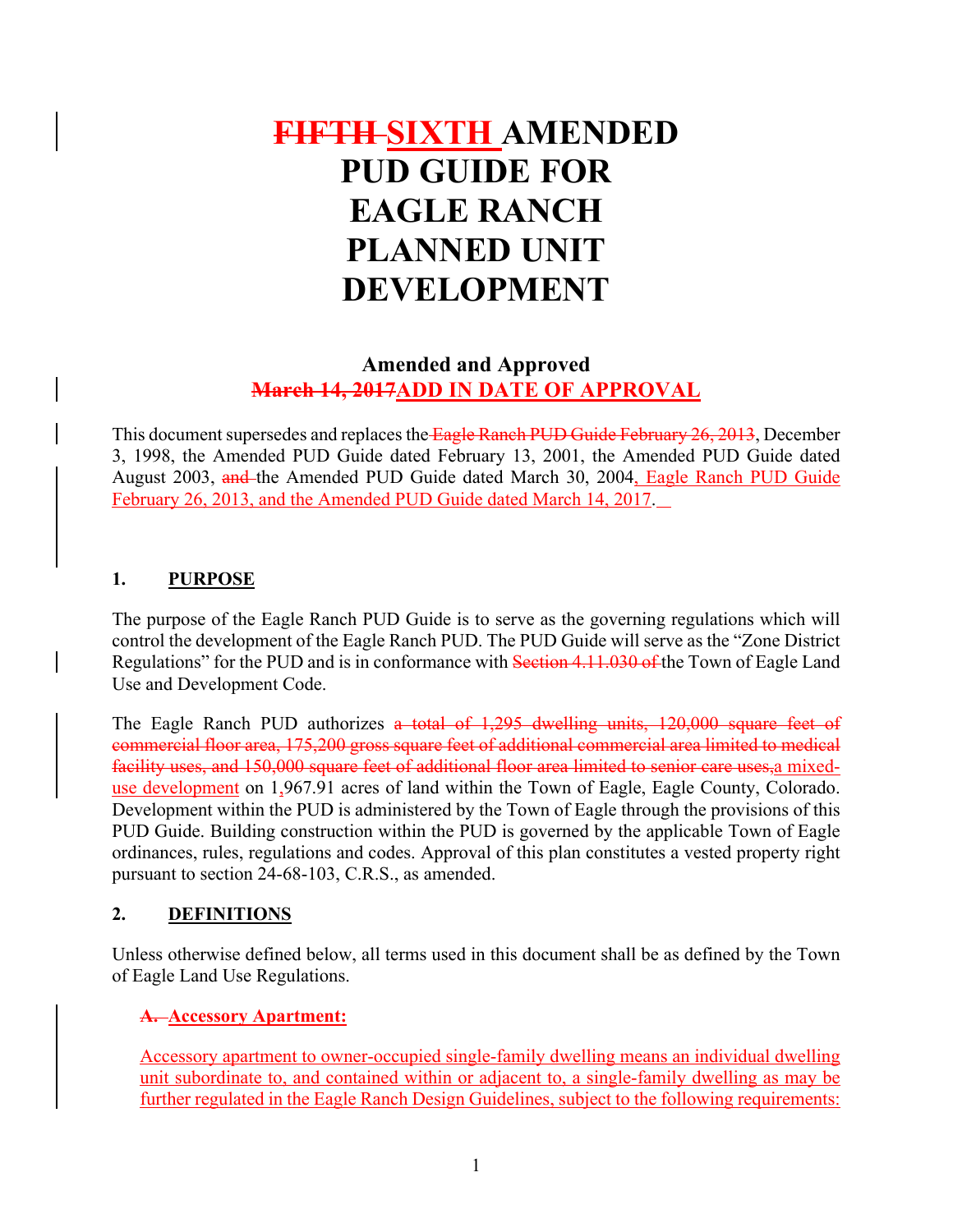- 1. The accessory apartment will be a complete, separate housekeeping unit.
- 2. The owners of the residence in which the accessory unit is created shall occupy at least one of the dwelling units on the premises except for temporary absences, during which time the owner-occupied dwelling unit shall remain unoccupied.
- 3. The accessory unit shall not exceed 850 square feet of floor area (as defined herein) with a maximum of one-bedroom.
- 4. The Executive Board of the Eagle Ranch Property Owners Association may adopt additional rules, regulations, and guidelines regulating accessory apartments.

# **B. Accommodation Unit:**

Any room or group of rooms without a kitchen, used primarily as a bedroom for transient lodging, and accessible from common corridors, walks, or balconies without passing through another accommodation unit or dwelling unit. For purpose of density calculations one dwelling unit shall equal 3 accommodation units.

# **Bed and Breakfast:**

An owner occupied dwelling unit that contains no more than four guest rooms where lodging, with or without meals, is provided for compensation.

#### **Building Height:**

The height of a building is measured using an elevated plane above the more restrictive of the existing or finished grade measured along the perimeter of the building or within the building footprint. No portion of the building or structure, except for chimneys may exceed this plane. For multiple family and commercial buildings, non-habitable architectural features such as mechanical appurtenances, chimneys, towers, steeples and similar features may exceed the building height by not more than 15 feet. The elevated plane is determined by the building height limitations contained within this PUD Guide.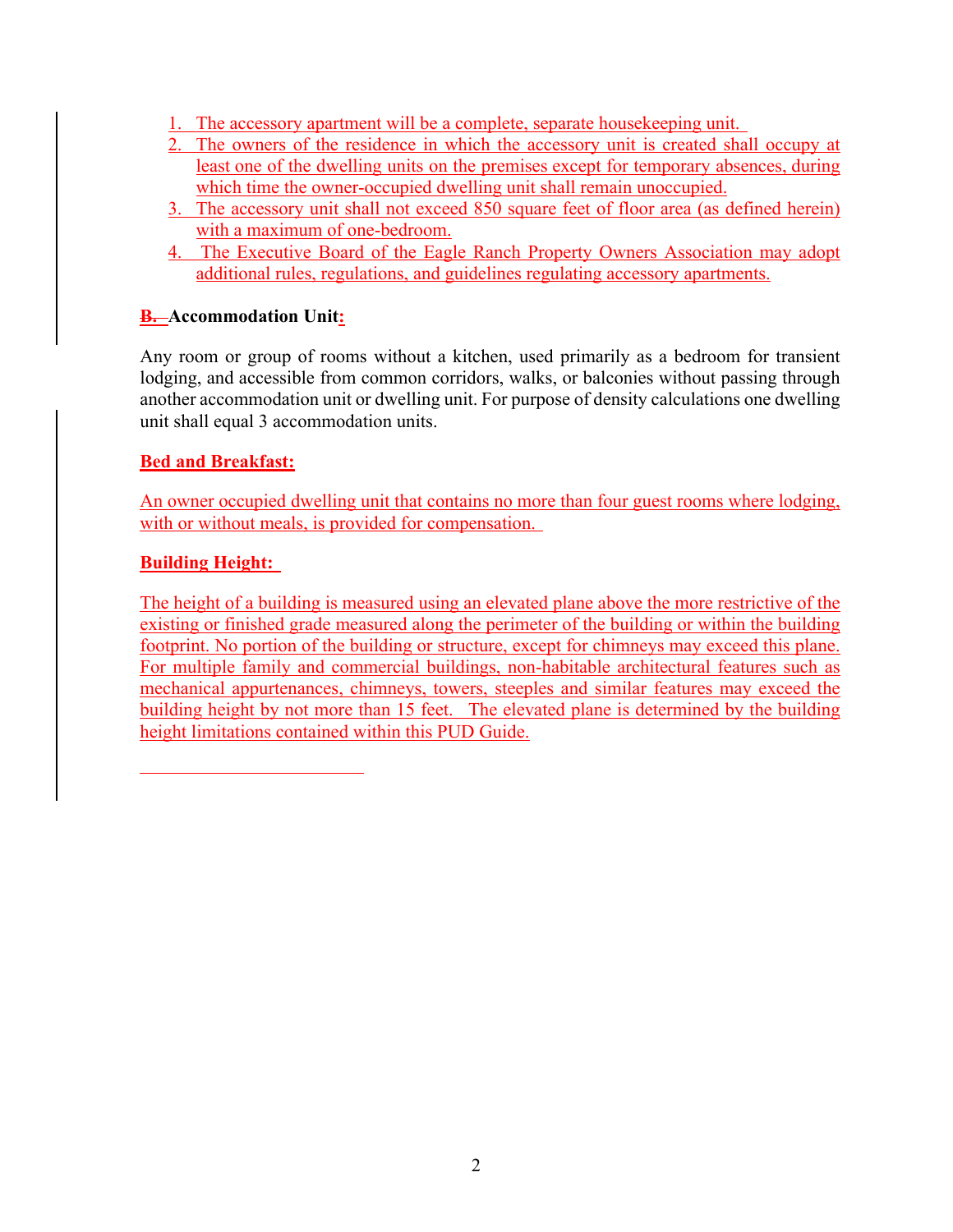# **BC. Eagle Ranch PUD:**

The Eagle Ranch PUD is a zone district authorized by the Town of Eagle Ordinance No. 5, Series of 1999, and containing the property commonly known as Eagle Ranch.

# **Floor area:**

The floor area within the inside perimeter of the exterior walls of the building under consideration, without deduction for corridors, ramps, closets, the thickness of interior walls, columns, or other features. Floor area shall not include shafts with no openings, interior courts, stairs, mechanical rooms, garages, and decks and porches that are not enclosed.

# **Floor area, net:**

Total floor area minus fifteen percent (15%).

# **CD. Bed and Breakfast**

An owner occupied dwelling unit that contains no more than four guest rooms where lodging, with or without meals, is provided for compensation. Additional parking shall be provided at 1 space per guest room.

# **DE. Hotel, Motel and Lodge:**

A building containing five or more accommodation units intended for temporary occupancy of guests. Accessory uses to these facilities may include offices, laundry facilities, recreation facilities, lobbies, lounges, kitchen and dining facilities, meeting rooms, retail and other similar accessory uses **commonly** customarily associated with hotels, motels and lodges.

# **EF. Planning Parcels:**

Areas as indicated on the Eagle Ranch PUD Development Plan, the development of which shall be regulated by the Eagle Ranch PUD Guide. The PUD Guide originally referred to Planning Parcels but these Planning Parcels have been replaced with references to subdivision plats and condominium maps. The PUD Development Plan has been replaced with a PUD Zone District Map that shows all of the platted parcels within the PUD and their zone designations. Individual subdivision plats and condominium maps can be founded in the public records of the Eagle County Clerk and Recorder.

# **Seating Area:**

The area within the interior of a restaurant or bar that contains tables, chairs, and bar stools used to calculated parking requirements.

# **3. PUD ZONE DISTRICTS – See attached PUD Development Zone District Map Plan (Exhibit A)**

The following are the PUD zone districts for Eagle Ranch. Any use not listed shall be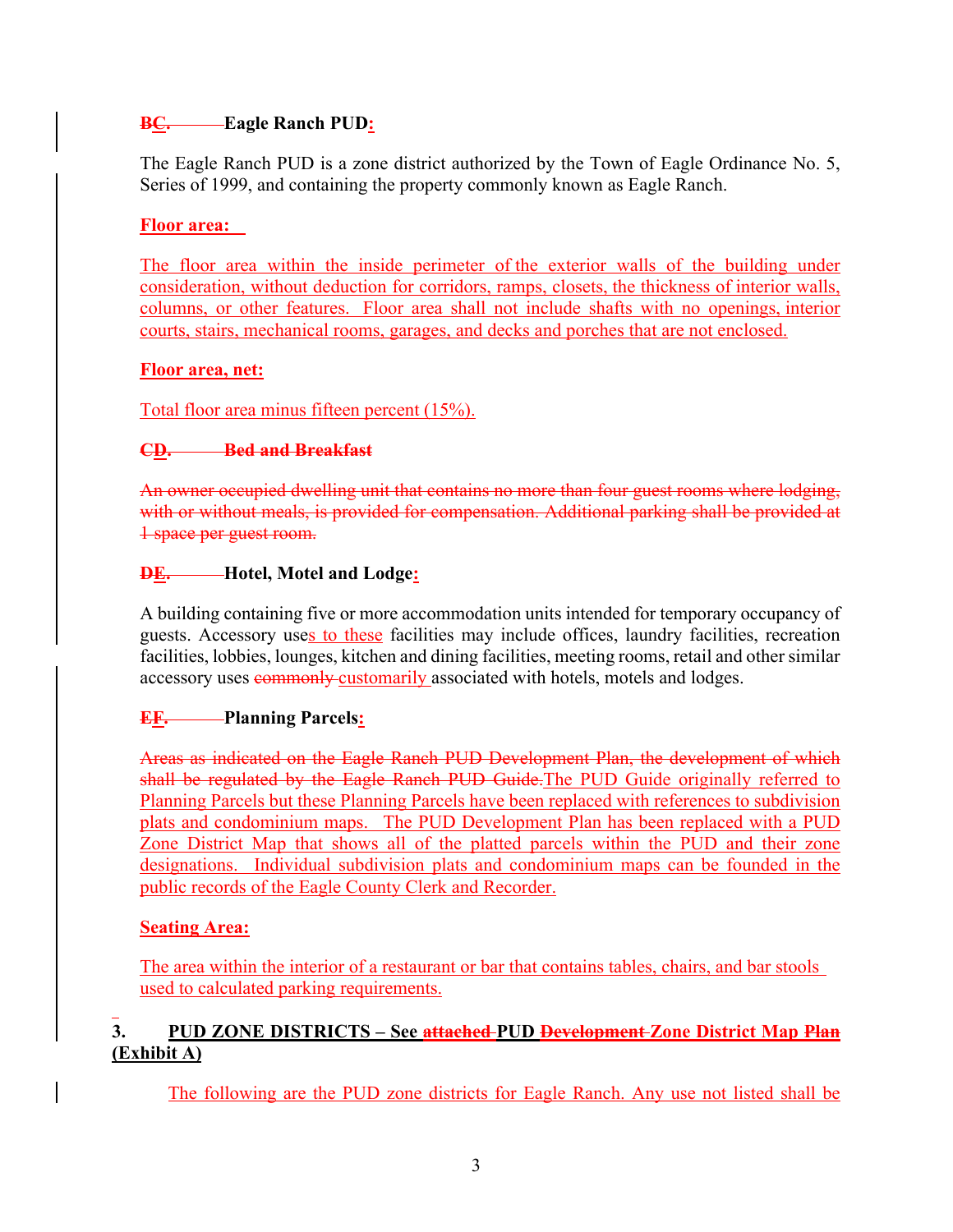prohibited unless determined to be a use similar to Uses By Right or Special Use or an accessory or ancillary use to those allowed as determined by the Eagle Ranch Association (or assigns) and the Town of Eagle Community Development Director (or assigns).

Special uses listed herein shall be processed in accordance with the Town of Eagle Municipal Code. No application for special use shall be accepted by the Town unless a written approval has been issued by the Eagle Ranch Association Executive Board or assigns. The Executive Board shall make the following findings when approving a proposal for a special use:

- A. The use is generally compatible with adjacent uses and other uses by right within the district allowed;
- B. The impacts generated by the use are able to be appropriately mitigated; and
- C. The use will likely have a positive impact upon the economic vitality of the district.

# **1A.Neighborhood Center Commercial District -Parcels A, B, B1, C, D, E, F, G**

1. Purpose:

To provide sites for single family and multi-family homes on a variety of lot sizes that will maintain and reinforce the existing small town development pattern, character and architectural heritage of the Town of Eagle and to provide for a neighborhood center which will allow for sites for a variety of commercial, residential, lodging, educational and recreational uses and activities in a mixed- use setting in order to serve the needs of the residents of Eagle. The uses by right in these parcels are intended to allow for flexibility, innovation and site sensitive planning that is responsive to both the design character and the functional requirements of the community.

2. Lots and parcels included:

Lots 1 and 2, Eagle Ranch Filing 28

1020 Capital Street Condominiums including Lot B-3A

Eagle Ranch Live-work Townhomes

Lot 1, Eagle Ranch Filing 11

Castle Peak Condominiums

Addison Center Condominiums

Lot 2, Eagle Ranch Filing 27

Sylvan lake Building Condominiums

Tract A, Lots 1 and 2, Eagle Ranch Filing 30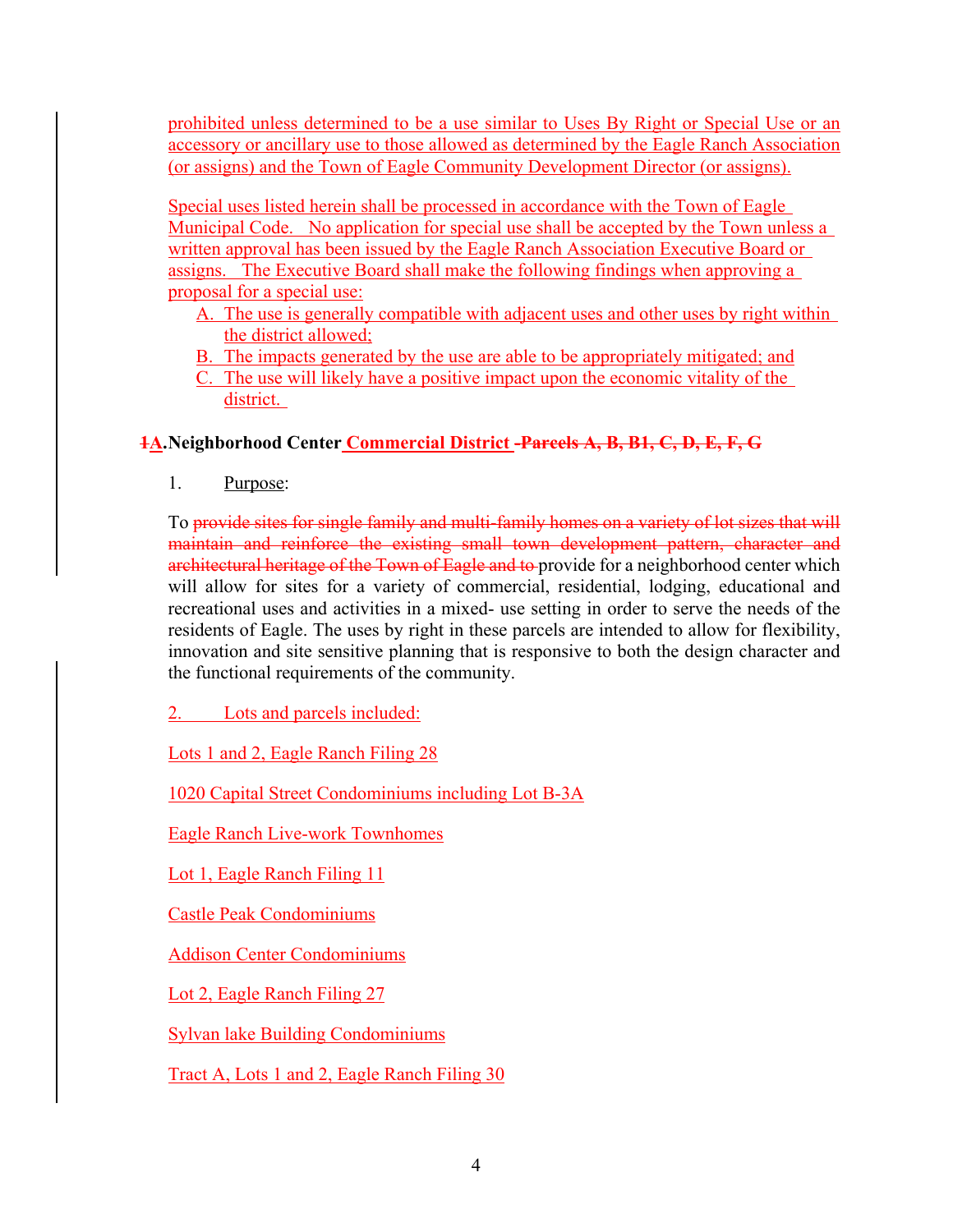## Fulford Building

### Lots 1 and 2, Block 9, Eagle Ranch Filing 5

#### 23. Uses by Right:

- a) Commercial uses including any activity for the purpose of generating retail business or consumer services including retail stores, professional and medical offices and businesses, banks and financial institutions, real estate sales offices, personal services, food and beverage establishments, public and private clubs, and recreation and entertainment uses. Provided, however, at no time shall the gross square footage of all commercial floor areas in all planning parcels within the Eagle Ranch PUD, exclusive of commercial area for use as medical office and related commercial uses on Lot 1 Filing 13, and exclusive of floor area for senior care uses on Lots 1 and  $2, 3, 4$ , Filing  $2629$ , exceed 120,000 square feet. The 120,000 square feet of commercial s p ace permitted by this Section 2a is in addition to the 175,200 square feet of commercial floor area for medical facility uses as provided in Section 2e and the 150,000 square feet of floor area for senior care uses as provided in 2f.
- b)  $*$ Residential uses including  $s$ ingle-family, two-family and multi-family dwellings and apartments. However, the total number of residential units in all planning parcels within the Eagle Ranch PUD, including residential units located in live/work units and in mixed- use residential/commercial structures, shall not at any time exceed 1,295 units.
- c) Live/work units, which combine residential and commercial uses in a single building.
- d) \*\*Extended stay and temporary lodging facilities including hotel, motel, and bed and breakfast.
- e) Commercial area for use as medical facility not to exceed 175,200 square feet and limited in location to Lot 1 Filing 13. The following uses and ancillary support uses are the only allowed uses on Lot 1 Filing 13. The following uses are allowed under the category of medical uses:

Medical offices not to exceed 40,000 square feet.

Adult health day / assisted / extended care living facilities not to exceed 63,000 square feet and 90 beds.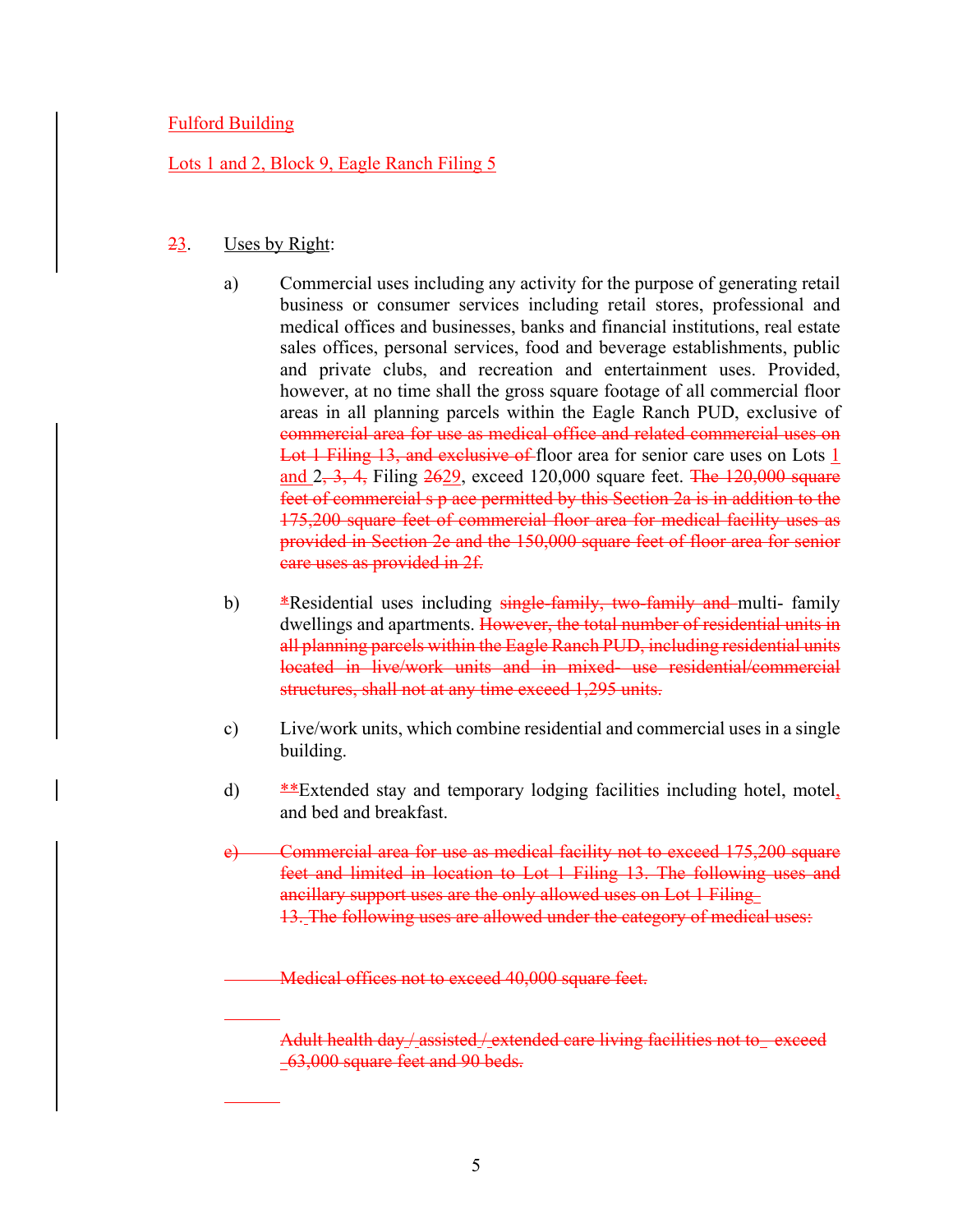Outpatient services, including urgent care/occupational health/outpatient surgery / pharmacy / lab and waiting and admitting not to exceed 13,000 square feet.

Inpatient services including birthing center/observation unit / ICU / inpatient bed unit not to exceed 18,500 square feet.

Support services including dining, food prep, records / administration / service and loading / mechanical / supply, processing and storage not to exceed 11,500 square feet.

Each of these uses will be allowed a public circulation and fit up factor of 20%, not to exceed the total gross square foot allowance of 175,200. The 175,200 square feet of commercial floor area limited to medical facility uses permitted by this Section 2e is in addition to the 120,000 square feet of commercial floor area as provided for in Section 2a.

f) Without limiting the uses by right related to residential use of the property as otherwise set forth herein, the senior care uses identified in this paragraph 2(f) shall not exceed 150,000 gross square feet and shall be limited in location to Lots 2, 3 and 4, Filing 26. The 150,000 gross square feet of floor area is in addition to the 120,000 square feet of commercial floor area provided in Section 2(a).

The only uses allowed on Lots 2, 3 and 4, Filing 26 shall be (i) senior care uses as identified below and additional or accessory uses customarily appurtenant to or determined to be incidental thereto; or (ii) 75 residential dwelling units of the type permitted in the Neighborhood Center zone district and additional or accessory uses customarily appurtenant to or determined to be incidental thereto; or (iii) any combination of senior care uses and residential dwelling units as described herein using a conversion factor of 2,000 square feet of senior care use per residential dwelling unit. The foregoing uses shall not diminish the 120,000 square feet of commercial floor area identified in paragraph 2(a) hereof.

Senior care uses include any combination of independent living, assisted living, skilled nursing, memory care, adult day care, wellness activity center, community center, support services, medical offices, dining facility and food preparation, hair salon, and other uses related and incidental to the provision of senior care services and uses and/or special services for handicap/disabled individuals.

 $\frac{ge}{2e}$  \*\*Educational facilities including public and private schools, colleges, and elderly care.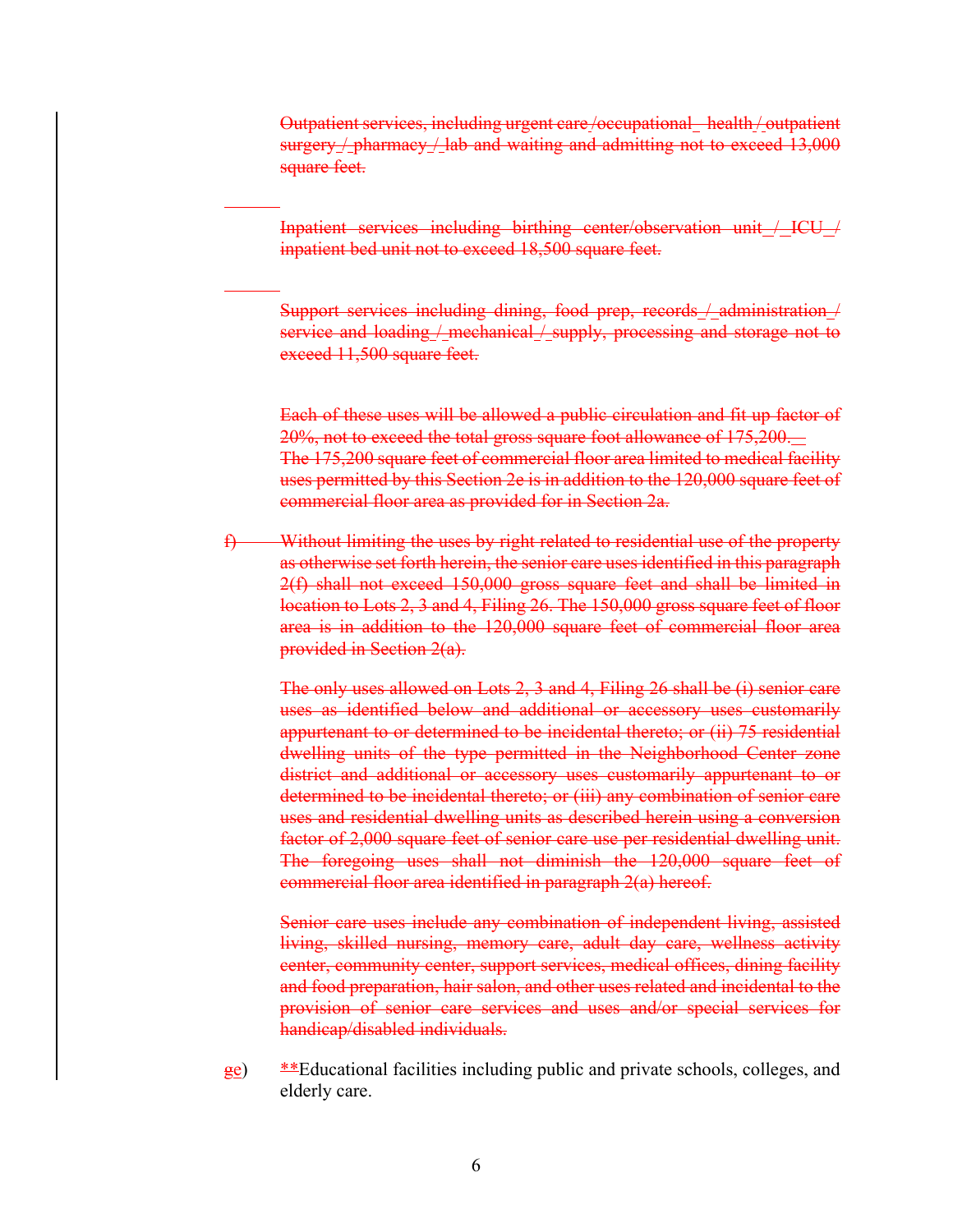- hf)  $*$ <sup>2</sup>Parking facilities.
- i) Accessory apartment to owner occupied single-family dwelling, as defined in Section 2.A. of this PUD Guide not to exceed 700 square feet.
- $\frac{1}{18}$  Utility service structures and buildings.
- $\frac{kh}{h}$  \*\*Churches, museums, libraries, firehouses and other governmental services and public buildings.
- li) Indoor and outdoor recreational facilities.
- m<sub>i</sub>) Home occupations.
- $\frac{nk}{nk}$  Parks and open space.

o) Model homes.

- $\frac{\rho_0}{\rho_1}$  Equestrian, pedestrian and bicycle trails.
- $\frac{qm}{r}$  Temporary construction staging areas.
- $\frac{Fn}{n}$  Additional uses determined to be similar to uses by right listed above in this section.
- so) Accessory uses customarily appurtenant to uses by right listed in this sectionabove including special events.
- $\text{tp}$  Childcare-, six or less children in compliance with State regulations. \*\*\*
- q) Outdoor electric car charging stations.
- r) Veterinary clinic without daycare or overnight boarding of pets, except as necessary for medical treatment, and without crematory facilities.
- s) Pet grooming.
- t) Indoor automotive sales.
- u) Outdoor seasonal Christmas tree sales.

\* These two-family dwellings are limited to Parcels A, B1, C, E, F and G.

\*\* These uses are limited to Parcels A, B and B-1.

\*\*\* six or less children permitted in Parcels A, B, B1, and D

3. Special Uses: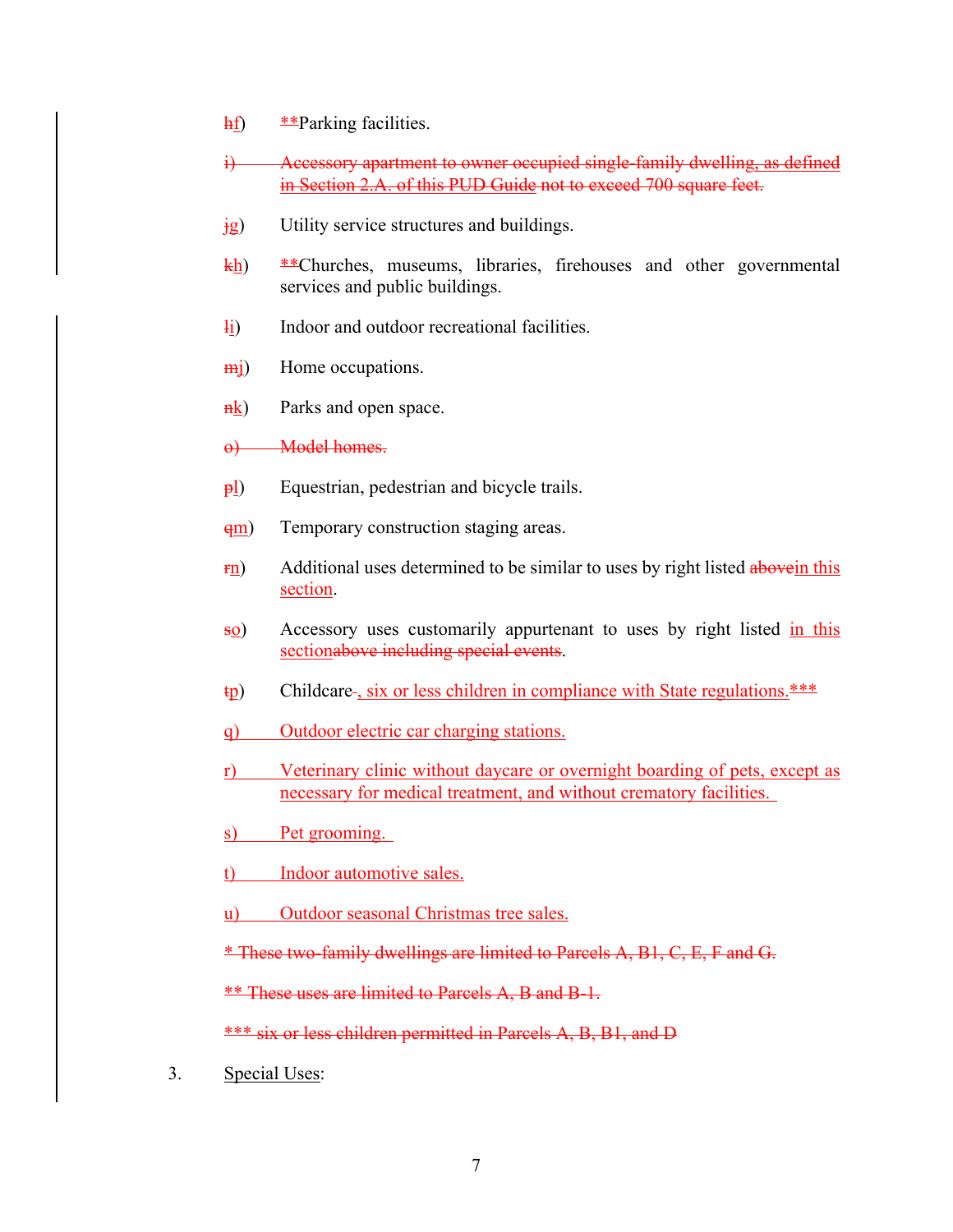- a) \*Any commercial use which involves on site fabrication or manufacture of a product.
- b) \*Any commercial use which requires outdoor storage & display of merchandise except as listed in uses by right.
- c)  $*$ Gasoline service station.
- d) Outdoor storage of automobiles, recreational vehicles and other large items.
- ed) Childcare of more than six children in compliance with State regulations.

f) Veterinary clinic, which may or may not include kennel services

Kennel, as defined by the Eagle Town Code

\* These uses are limited to Parcels A, B and B-1.

- 4. Minimum Building Setback Requirements:
	- a) Commercial uses:

There shall be no setback requirements for commercial and mixed use buildings within Parcels accommodating these uses except as may be necessary to accommodate utilities, drainage, access, fire and building code regulations. There shall also be a 50' building setback from minor streams and a 100' building setback from Brush Creek. Uses on Lot 1 Filing 13 shall include a 50' building setback from Sylvan Lake Road, a 25' building setback from all other roads, a 15' building setback from side and rear property lines and a 15' parking setback from Sylvan Lake Road. Senior Care Uses on Lots 2, 3 and 4, Filing 26 have no minimum setback requirements except as may be necessary to accommodate utilities, drainage, access, fire and building code regulations.

There shall also be a 50' building setback from minor streams and a 100' building setback from Brush Creek.

Residential uses:

Front: 15 feet.

Front yard setbacks along MacDonald and Gambel Streets shall be 15' from the property line to the front facade of the building. Porches less than 42" above finish grade and roofs over porches may not be closer than 10' to the front property line. Decks or balconies over porches shall not be closer than 15' to the front property line. Steps to porches may not be closer than 5' to the front property line.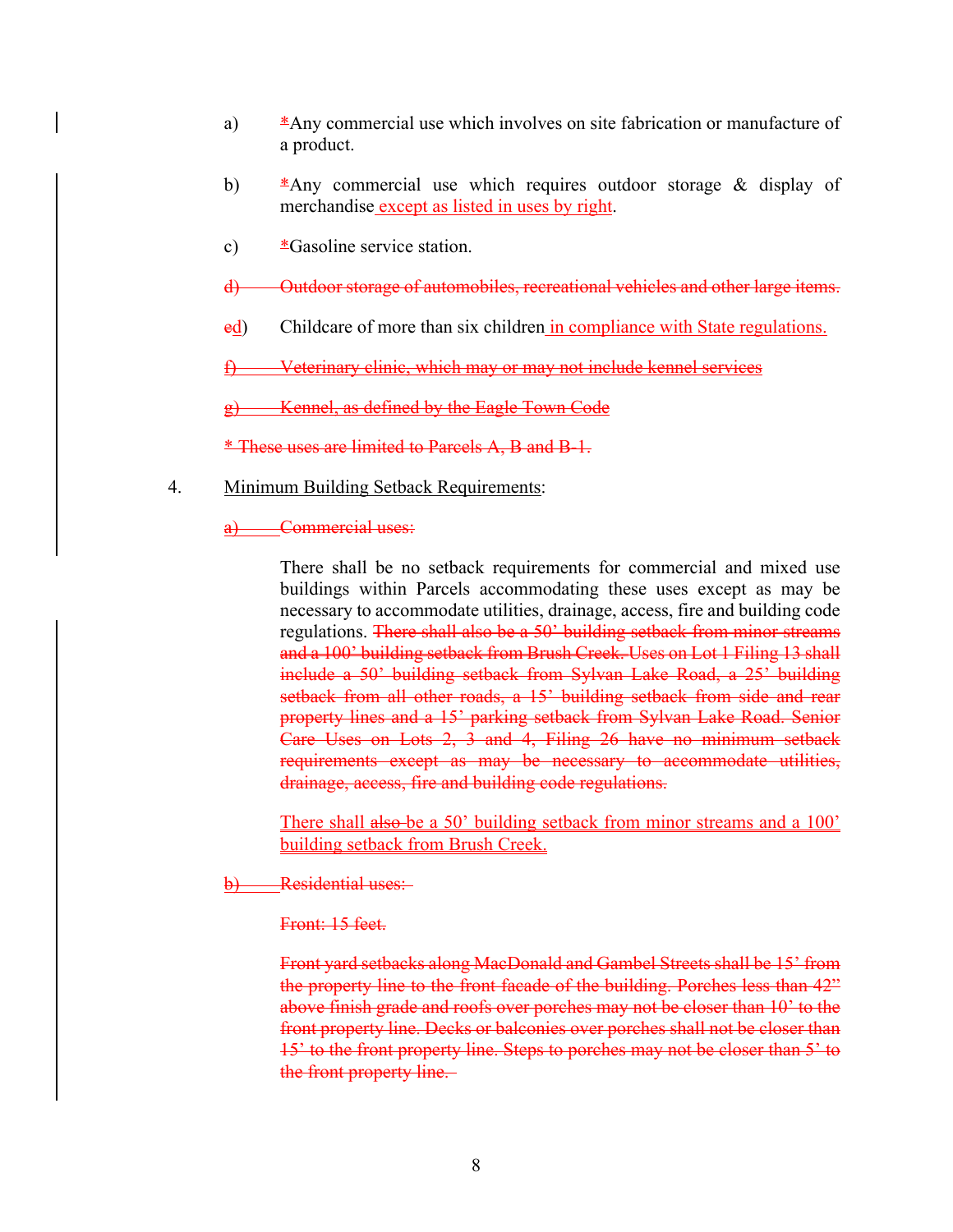Side: 5 feet, except in Tract C, G and E the side yard setback is 7.5 feet. Residential buildings on separate lots must maintain a 15' separation from the primary wall planes.

Rear: 5 feet, except in Tract C, G and E the rear yard setback is 15 feet.

There shall also be a 50' building setback from minor streams and a 100' building setback from Brush Creek.

#### 5. Maximum Building Height:

Commercial, public and senior care buildings (uses) shall be limited to not more than two stories, with the exception that:

- $(a_1)$  a $\Lambda$  senior care building located at the intersection of Capitol Street and Sylvan Lake Road, if constructed, shall be limited to not more than three stories and not to exceed a height of 50 feet. Non-habitable architectural features such as mechanical appurtenances, chimneys, towers, steeples and similar features may exceed the commercial building height by not more than 15 feet. In the event a senior care building is planned for the intersection of Capitol Street and Sylvan Lake Road, such senior care building shall include architectural elements and be located on a site plan to provide a focal point at this key intersection within the Neighborhood Center of the Eagle Ranch Planned Unit Development. Any design review of such senior care building will occur as set forth in paragraph 6 (Design Review) of this PUD Guide.
- (ba2) Mixed use commercial and residential buildings may be three stories not to exceed 35-40 feet in height. Non-habitable architectural features such as mechanical appurtenances, chimneys, towers, steeples and similar features may exceed the building height by not more than 15 feet.
- (eb) Multiple family residential buildings, and apartments shall be limited to  $35$ 40 feet in height and a maximum of three stories. Single-family residential structures shall not exceed 24 feet at the plate line of the primary roof form.
- 6. Maximum Lot Coverage:

Commercial, Mixed use, and Multi Family:

Building - 80% All impervious materials- 100% Landscape area – No minimum landscape area is required. Adequate landscape areas shall be provided as determined by the Design Review Board on a case by case basis recognizing the urban nature of this district.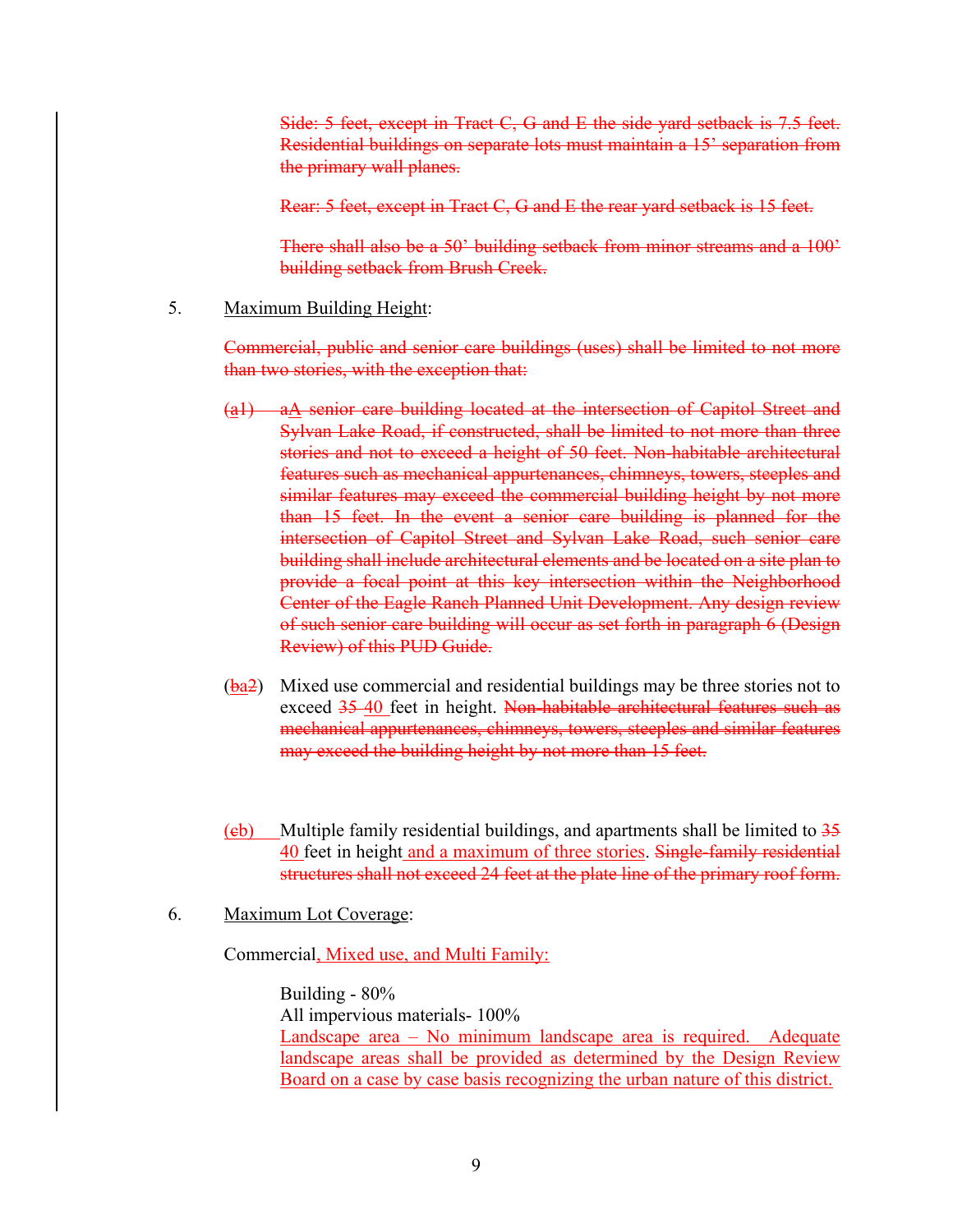A minimum of 15% of the portion of the Neighborhood Center as depicted in Exhibit A shall be maintained as landscaped area. Should commercial u s es extend outside of the boundaries of Exhibit A, the exhibit shall be considered expanded by the boundaries of the commercial uses.

Residential Multi Family

Building 60% All impervious materials - 80%

Residential Single Family

Building 40%

All impervious materials - 60%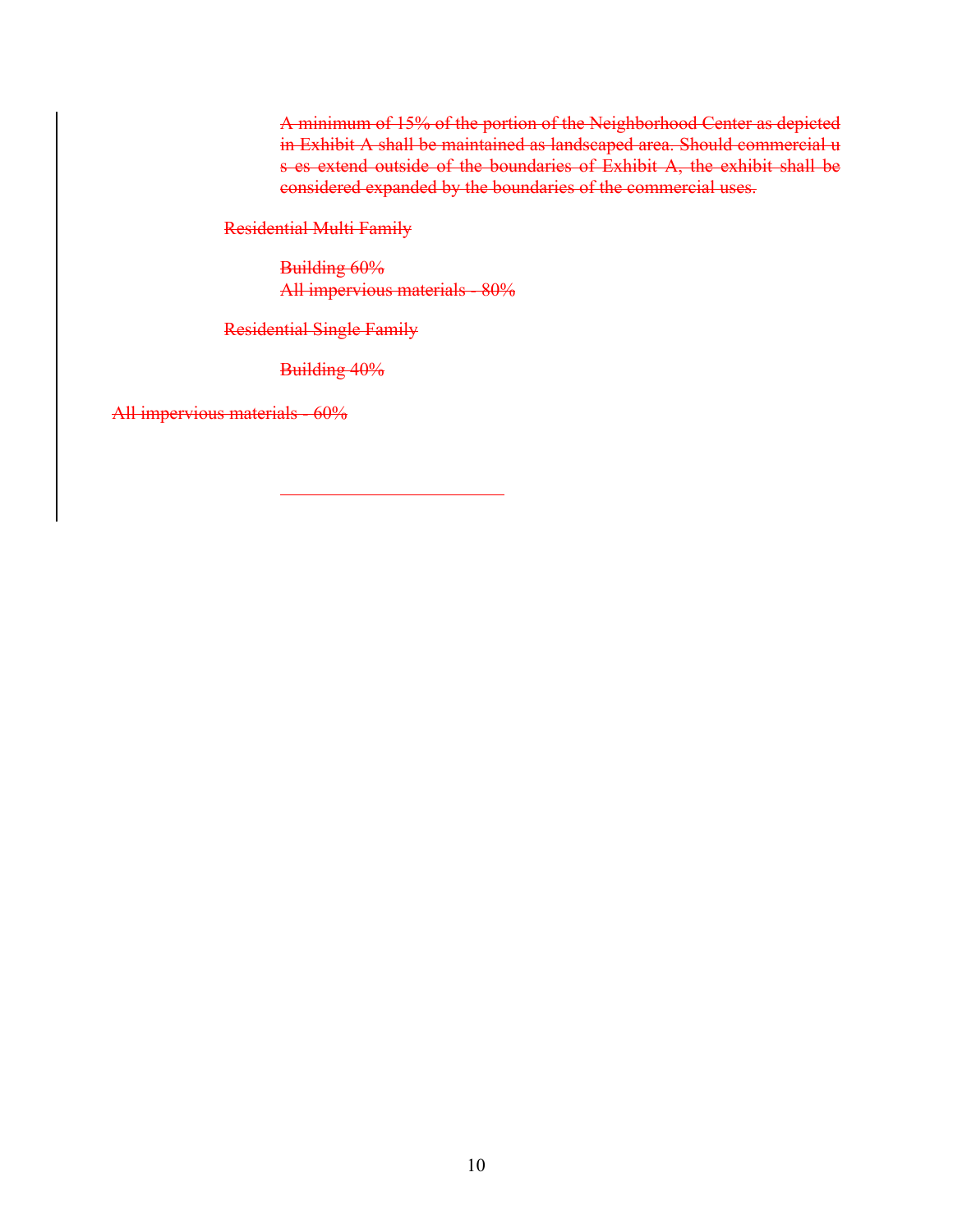## 7. Maximum Density:

The maximum density within the Neighborhood Center Commercial Districtfor multiple family residential parcels shall not exceed 15 dwelling units per acre, except for senior care uses and residential uses as identified in Section 3.A1.2(f) shall be limited to 160 units which is approximately 15 units per acre for the entire area of the district.

# **B. Neighborhood Center Residential District**

# 1. Purpose:

To provide sites for single family homes, townhomes, and multi-family units on a variety of lot sizes that will maintain and reinforce the existing small town development pattern, character and architectural heritage of the Town of Eagle. Also included are medical and senior care facilities.

2. Lots and parcels included:

Macdonald Street Townhomes, Phases 1 and 2, including Tracts A-D

Redstone Townhomes

Founders Place Condominiums

Eagle Ranch Filing 2, Block 4 (Village Homes)

Eagle Ranch Filing 3, Tract B-4 (School)

Eagle Ranch Filing 6, Block 10

Eagle Ranch Filing 7 (Village Homes)

Eagle Ranch Filing 13 (Medical Center)

Eagle Ranch Filing 15 (Newquist Street)

Eagle Ranch Filing 16 (Horton Street)

Eagle Ranch Filing 17 (Seabry Street)

Eagle Ranch Filing 18 (Village Homes)

Eagle Ranch Filing 23 (Aidens Meadow)

Eagle Ranch Filing 26, Tract A (Open Space)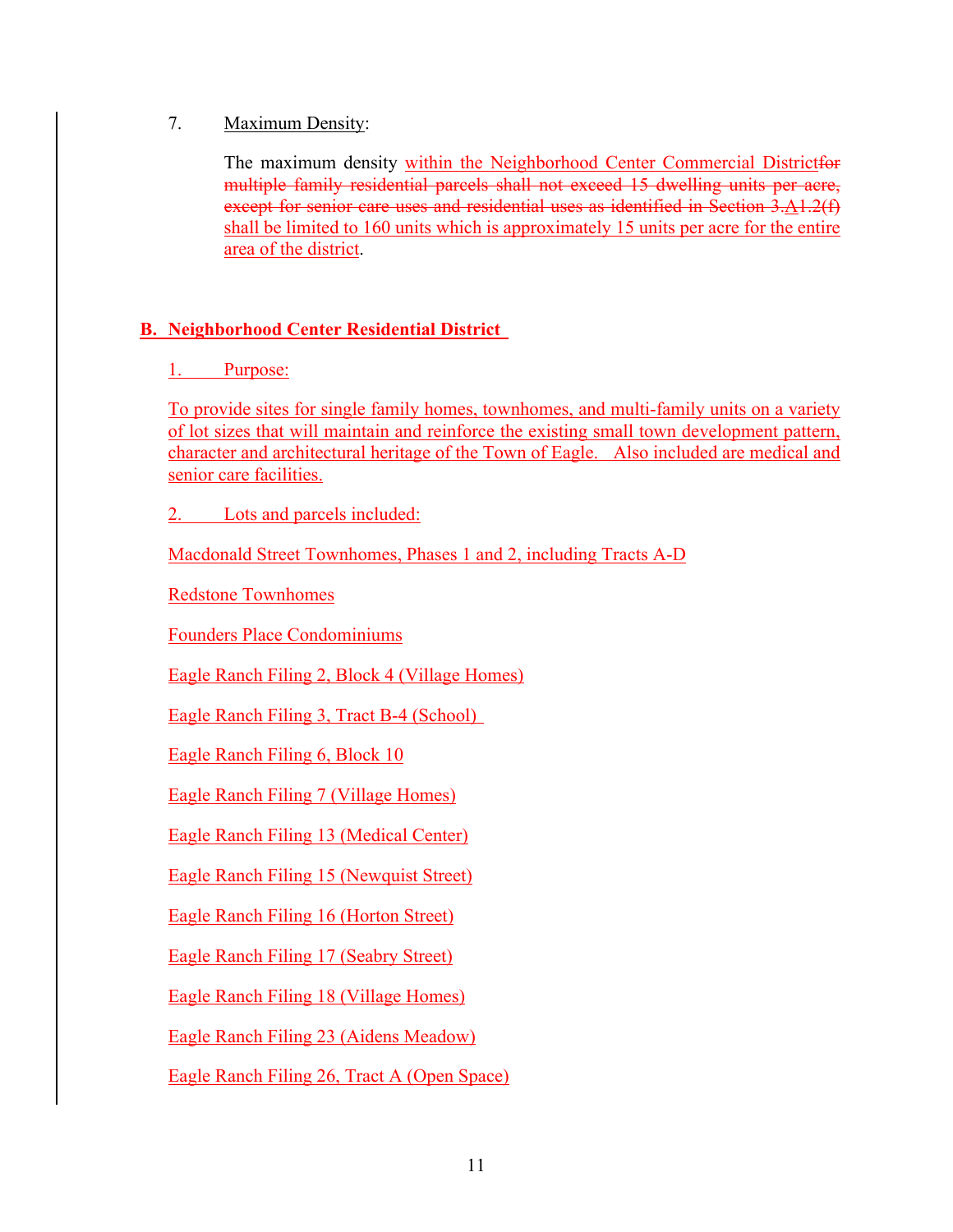Eagle Ranch Filing 29 (Castle Peak)

Sylvan Square Condominiums

Gambel Street Townhomes

Castle View Townhomes

West Village Condominiums

Frontgate Townhomes

- 3. Uses by Right:
	- a) Residential uses including single-family, two-family and multi-family dwellings and apartments.
	- b) Medical facility not to exceed 175,200 square feet and limited in location to Lot 1 Filing 13. The following uses and ancillary support uses are the only allowed uses on Lot 1 Filing 13. The following uses are allowed under the category of medical uses:
		- i. Medical offices not to exceed 40,000 square feet.
		- ii. Adult health day / assisted / extended care living facilities not to exceed 63,000 square feet and 90 beds.
		- iii. Outpatient services, including urgent care /occupational health / outpatient surgery / pharmacy / lab and waiting and admitting not to exceed 13,000 square feet.
		- iv. Inpatient services including birthing center/observation unit / ICU / inpatient bed unit not to exceed 18,500 square feet.
		- v. Support services including dining, food prep, records / administration / service and loading / mechanical / supply, processing and storage not to exceed 11,500 square feet.

Each of these uses will be allowed a public circulation and fit up factor of 20%, not to exceed the total gross square foot allowance of 175,200.

c) Senior care facility not exceeding 150,000 gross square feet and shall be limited in location to Lots 1, 2, and 3 of Filing 29.

The only uses allowed on Lots 1, 2, and 3, Filing 29 shall be (i) senior care uses as identified below and additional or accessory uses customarily appurtenant to or determined to be incidental thereto; or (ii) 75 residential dwelling units of the type permitted in the Neighborhood Center Residential District and additional or accessory uses customarily appurtenant to or determined to be incidental thereto; or (iii) any combination of senior care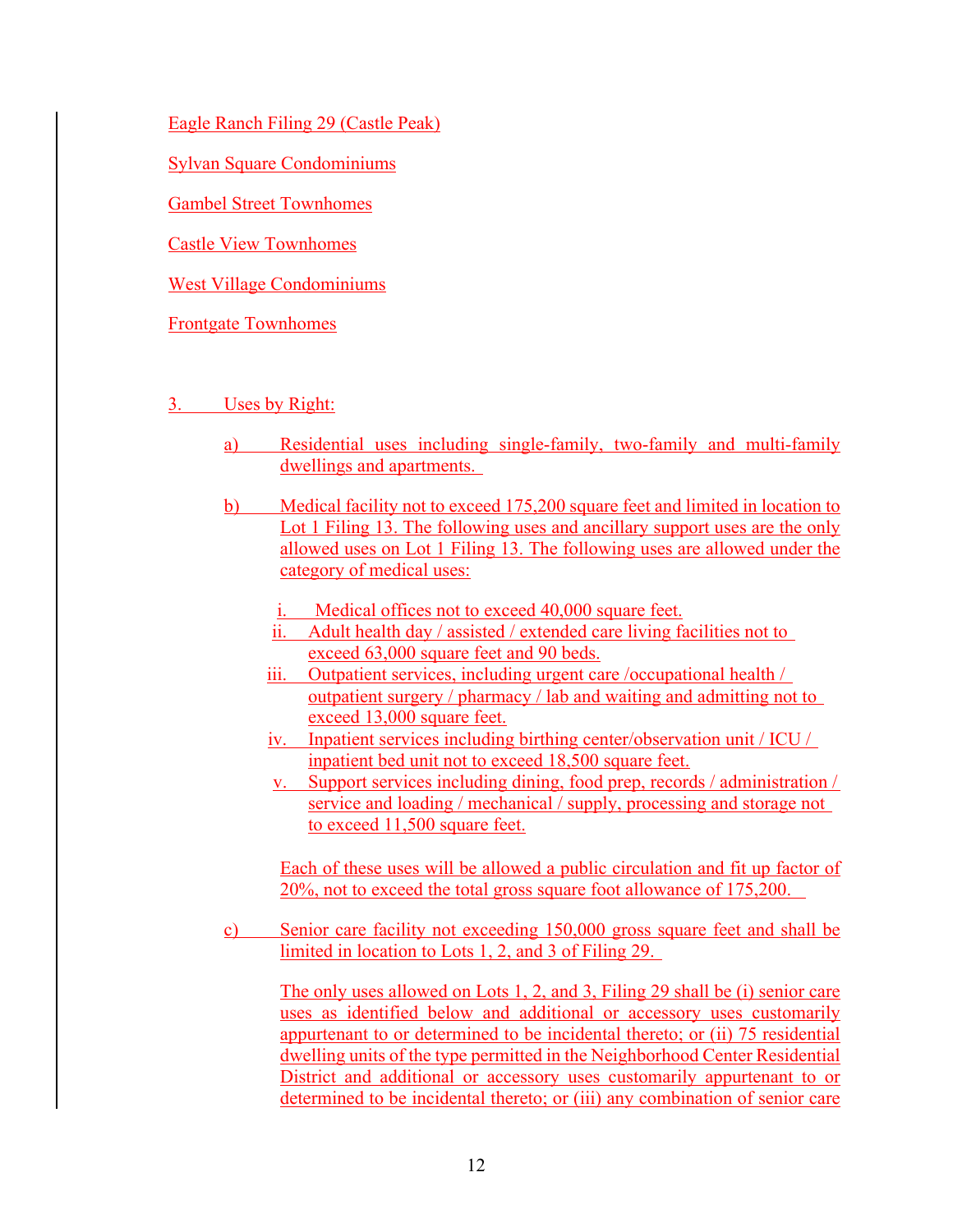uses and residential dwelling units as described herein using a conversion factor of 2,000 square feet of senior care use per residential dwelling unit.

Senior care uses include any combination of independent living, assisted living, skilled nursing, memory care, adult day care, wellness activity center, community center, support services, medical offices, dining facility and food preparation, hair salon, and other uses related and incidental to the provision of senior care services and uses and/or special services for handicap/disabled individuals.

- d) Educational facilities including public and private schools, colleges, and elderly care.
- e) Parking facilities.
- f) Accessory apartment
- g) Utility service structures and buildings.
- h) Churches, museums, libraries, firehouses and other governmental services and public buildings.
- i) Indoor and outdoor recreational facilities.
- j) Home occupations.
- k) Parks and open space.
- l) Equestrian, pedestrian and bicycle trails.
- m) Temporary construction staging areas.
- n) Additional uses determined to be similar to uses by right listed in this section.
- o) Accessory uses customarily appurtenant to uses by right listed in this section including special events.
- p) Childcare six or less children in compliance with State regulations.
- q) Outdoor electric car charging stations.
- 4. Special Uses:
	- a) Childcare of more than six children in compliance with State regulations.
- 5. Minimum Building Setback Requirements:

Front: 15 feet.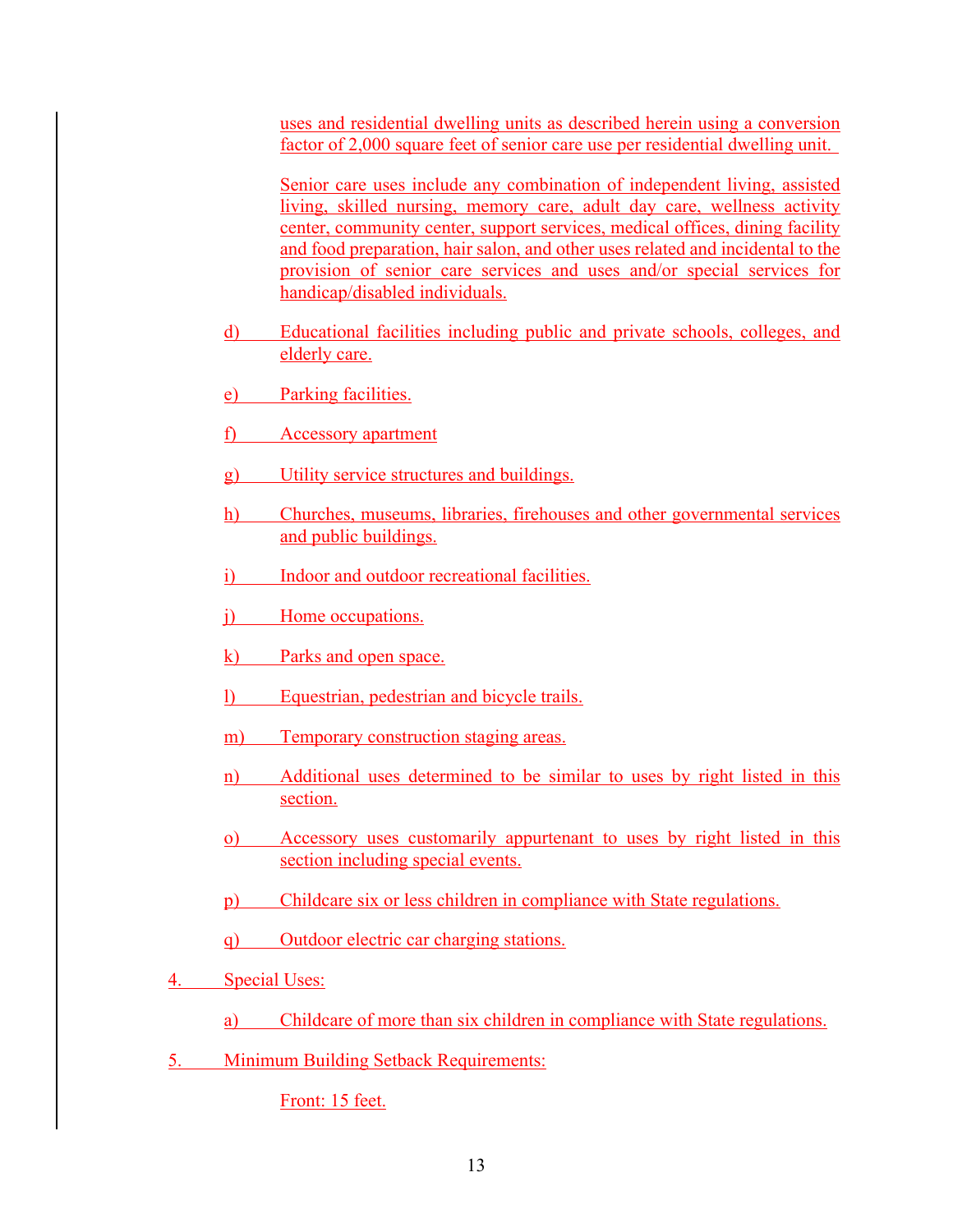Front yard setbacks along MacDonald and Gambel Streets shall be 15' from the property line to the front facade of the building. Porches less than 42" above finish grade and roofs over porches may not be closer than 10' to the front property line. Decks or balconies over porches shall not be closer than 15' to the front property line. Steps to porches may not be closer than 5' to the front property line.

Side: 5 feet, except in Tract C, G and E the side yard setback is 7.5 feet. Residential buildings on separate lots must maintain a 15' separation from the primary wall planes.

Rear: 5 feet, except in Tract C, G and E the rear yard setback is 15 feet.

There shall be a 50' building setback from minor streams and a 100' building setback from Brush Creek.

- 6. Maximum Building Height:
	- a) A senior care building located on Lots 1 and 2, Filing 29 shall be limited to not more than three stories and 50 feet.
	- b) Residential buildings shall be limited to 35 feet.
	- c) The medical facility located in Eagle Ranch Filing 13 shall be limited to 35 feet.
- 7. Maximum Lot Coverage:

Medical facility, Senior Care, and Educational facility:

Building - 80% All impervious materials- 100%

Residential Multi Family:

Building 60% All impervious materials - 80%

Residential Single Family:

Building 40% All impervious materials - 60%

8. Maximum Density:

See Section 4 Density Control. Except for the Senior Care facility located in Eagle Ranch Filing 29, the remainder of this district has no additional density available beyond what has already been subdivided.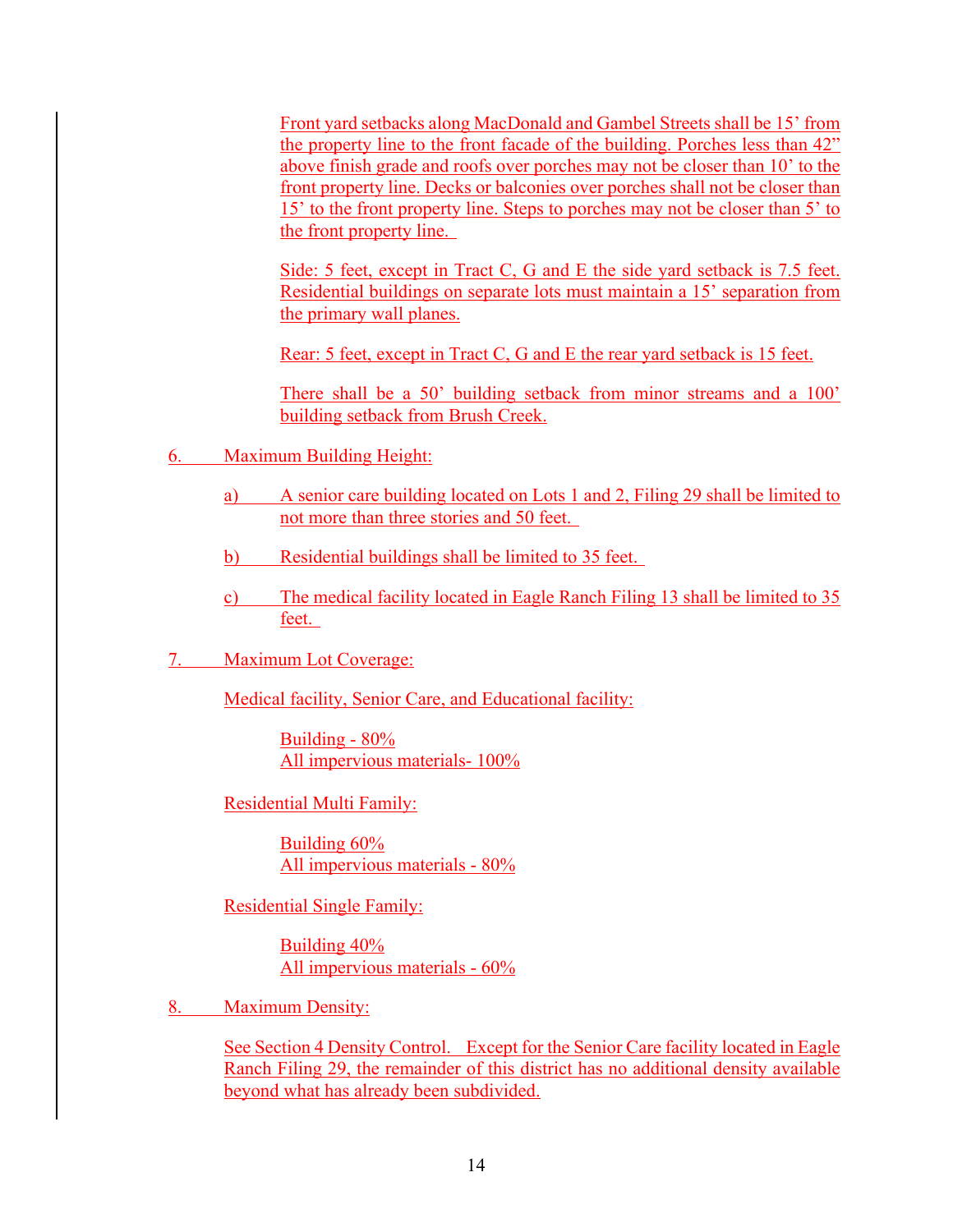# **BC2. Residential ParcelsDistrict H, I, J, K, L, M N, O, P, P1, Q, R, S, Tracts 1, 2, 3, 4, 5, 6, and 7**

1. Purpose:

To provide sites for low density single-family home sites.

2. Lots and parcels included:

Eagle Ranch Filing 1 (Abrams Creek, Lime Park, Haystacker)

Eagle Ranch Filing 3 (Abrams Creek, Robins Egg)

Eagle Ranch Filing 4 (Bunkhouse, Eagle Ranch Road)

Eagle Ranch Filing 8 (Hernage Creek)

Eagle Ranch Filing 14 (Eagle Ranch Road)

Eagle Ranch Filing 21 (Haystacker)

Eagle Ranch Filing 22 (Fourth of July)

Eagle Ranch Filing 24 (East Haystacker)

Eagle Ranch Filing 25 (Haystacker)

#### 23. Uses by Right:

- a) Single-family dwelling  $\frac{u}{v}$  ni t sunits not to exceed 7,000 square foot maximum size.
- b) Multiple family dwelling units in parcels N & P1.
- c) Duplex units on Tract P1.
- db) Accessory apartment to owner occupied single-family dwelling, as defined in Section 2.A. of this PUD Guide. Accessory apartment to owner occupied single family dwelling unit not to exceed 700 square feet.
- ec) Parks, recreation facilities and open space.
- fd) Home occupations.
- ge) Utility services structures and buildings / golf course maintenance facilities.
- hf) Equestrian, pedestrian and bicycle trails.
- ig) Lakes, ponds, reservoirs and irrigation ditches.
- $\frac{1}{10}$  Temporary construction staging areas.
- ki) Additional uses determined to be similar to uses by right listed above.
- $\frac{1}{1}$ ) Accessory uses customarily appurtenant to uses by right listed above.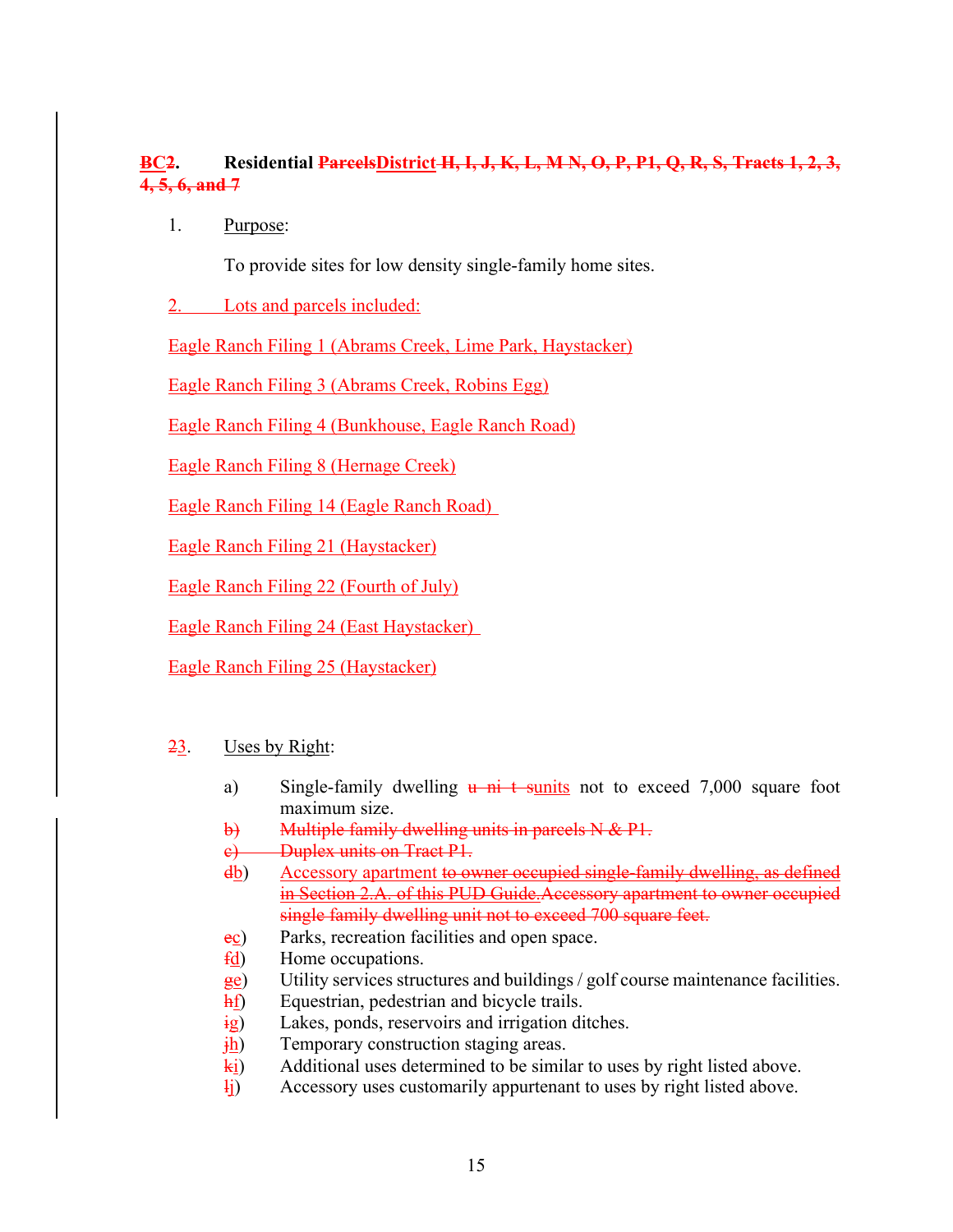- m) Gravel borrow pit.
- 34. Special Uses:
	- a) Day care of more than 6 children and elderly care.
	- b) Bed and breakfast.
	- e) Temporary sales office.
	- d) Model homes.

#### 25. Minimum Building Setback Requirements:

Front: 25 feet Side: 12 feet Rear: 15 feet Live stream: 50 feet for minor streams, 100 feet for Brush Creek

56. Maximum Building Height:

35 feet.

#### 67. Density Allowance and Lot Consolidation:

The maximum density for multiple family residential parcels shall not exceed 10 dwelling units per acre. One dwelling unit per lot. No lot originally platted shall be further subdivided to create a new lot capable of being developed with dwelling unit.

Lots may be consolidated from two or more lots, into a single lot through the Lot Line Adjustment or similar process, as may be amended from time to time, with the Town of Eagle. The consolidation of lots may be restored to the previous subdivision with the original lot sizes through the same process used to create the consolidation. The Executive Board of the Eagle Ranch Property Owners Association may adopt additional rules, regulations, and guidelines regulating the consolidation of lots.

78. Maximum Lot Coverage:

Building - 30% All impervious materials - 50%

89. Building Envelopes:

The Subdivision Final Plat or Plats for Parcels K, L, M and Tracts 1, 2, 3, 4, 5, 6 and 7, as shown on the Development Plan as amended shall contain appropriate notations requiring building envelopes to be designated on certain lots prior to any site grading or other disturbance of the designated lot. Specifically, home Home site construction disturbance on any lot over 1/2 acre that is located within, or partially within, areas of native vegetation that have not been previously cultivated for agricultural use Eagle Ranch Filings 8, 22, 24,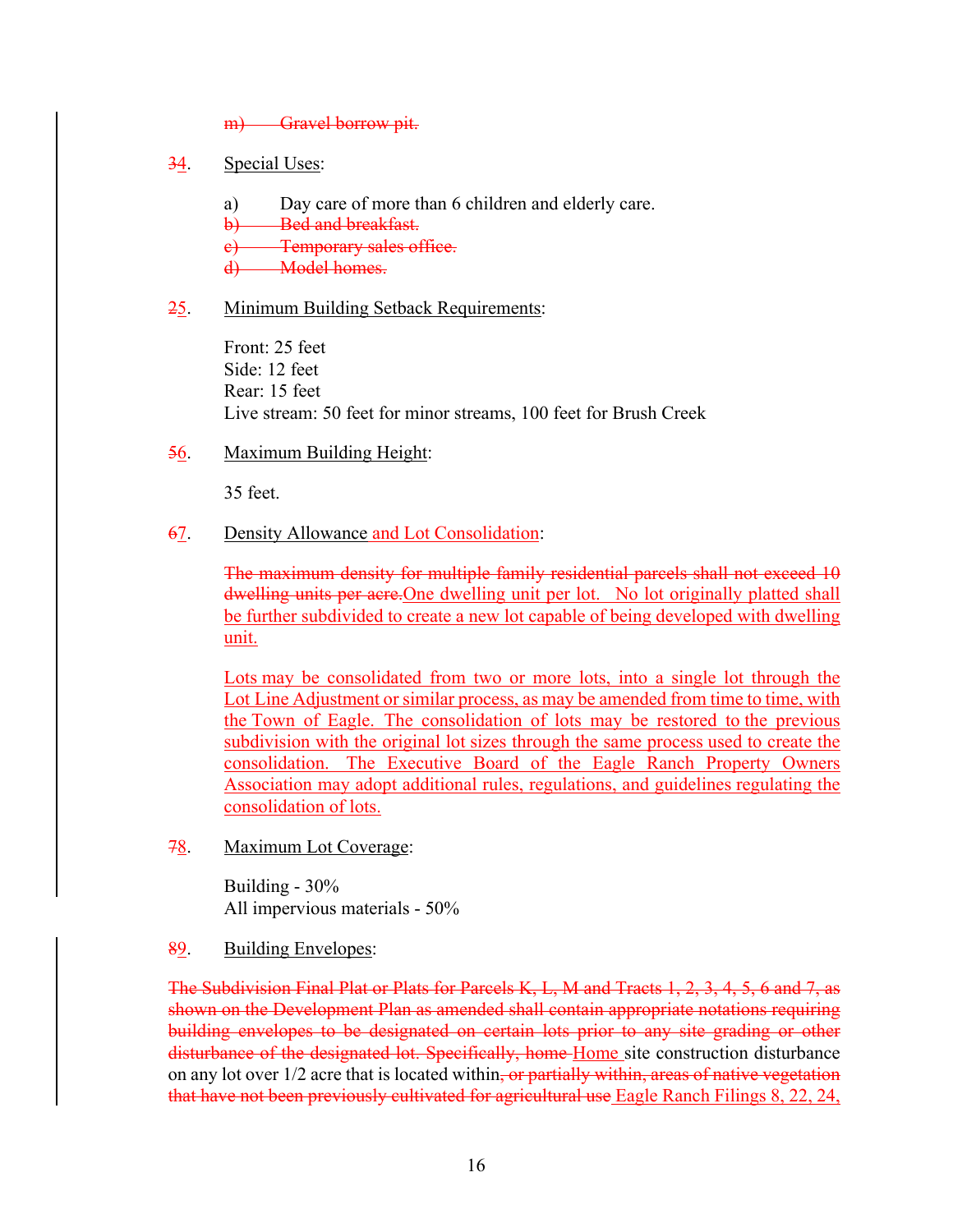and  $25$  shall be limited to a building envelope of  $16,500$  square feet. Developer's application(s) for Subdivision Final Plat approval Parcels K, L, M, and Tracts 1, 2, 3, 4, 5, 6, and 7 as shown on the Development Plan, as amended, shall include a supplemental exhibit specifying lots requiring building envelopes. Upon approval of such supplemental exhibit by the Town, any modification of such supplemental e x hi bi t shall require approval from the Town. The owner of such lot shall propose a building envelope as part of the Preliminary Plan application for design review. The proposed building envelope shall comply with all criteria affecting building envelopes contained in the Design Guidelines as approved by the Town, and shall be so indicated graphically on a landscape/site plan. This landscape/site plan shall also include calculations to indicate the building envelope does not exceed 16,50020,000 sq. ft. The Town reserves the right not to issue a building or site improvement permit until a building envelope, if required, that complies with all approved Design Guideline criteria has been approved by the Design Review Committee.

As used in this document, the term "building envelope" shall be deemed to include the residence, any allowable outbuildings, driveways, walkways, patios and landscaped areas.

All portions of a lot outside of the designated 16,500 square feet building envelope as require for parcels K, L, M and Tract 1, 2, 3, 4, 5, 6 and 7, as shown on the development plan, as amended, shall be retained in its natural state to maintain undisturbed native vegetation as wildlife habitat. No grading, vegetation manipulation (except noxious weed control protocols and wildfire hazard mitigation protocols adopted by the Town) or landscaping shall be permitted on these lands, except for wildfire hazard mitigation requirements approved by the Design Review Board and in accordance with the requirements of the Town of Eagle and noxious weed control. Underground utility crossings shall be permitted but must be revegetated to a natural condition subject to Design Review Committee Board and Town approval.

#### 9. Ridge Line Visibility:

At the time of review of an application for subdivision final plat approval that includes those portions of Tract 1 and Tract 6, contained within the Eagle Ranch Addition No. 4, and Tract 7, contained within the Lapin Parcel Addition, as shown on the Development Plan, as amended, that are visible from Brush Creek Road, the developer shall demonstrate that the ridge line visibility of structures on lots within these areas has been minimized when viewed from Brush Creek Road. In addition, at the time of review of an application for subdivision final plat approval that includes the areas described above, the Developer shall present for approval by the Town, a set of "design guidelines" which may establish more restrictive setbacks, allowable building heights, colors, landscaping and/or exterior lighting standards than currently exist in the P.U.D. Guide to further address ridge line visual impacts of the residential development as viewed from Brush Creek Road. As used in this section the term "ridge line visibility" shall mean the condition in which a substantial, identifiable portion of the structure is visible against the sky.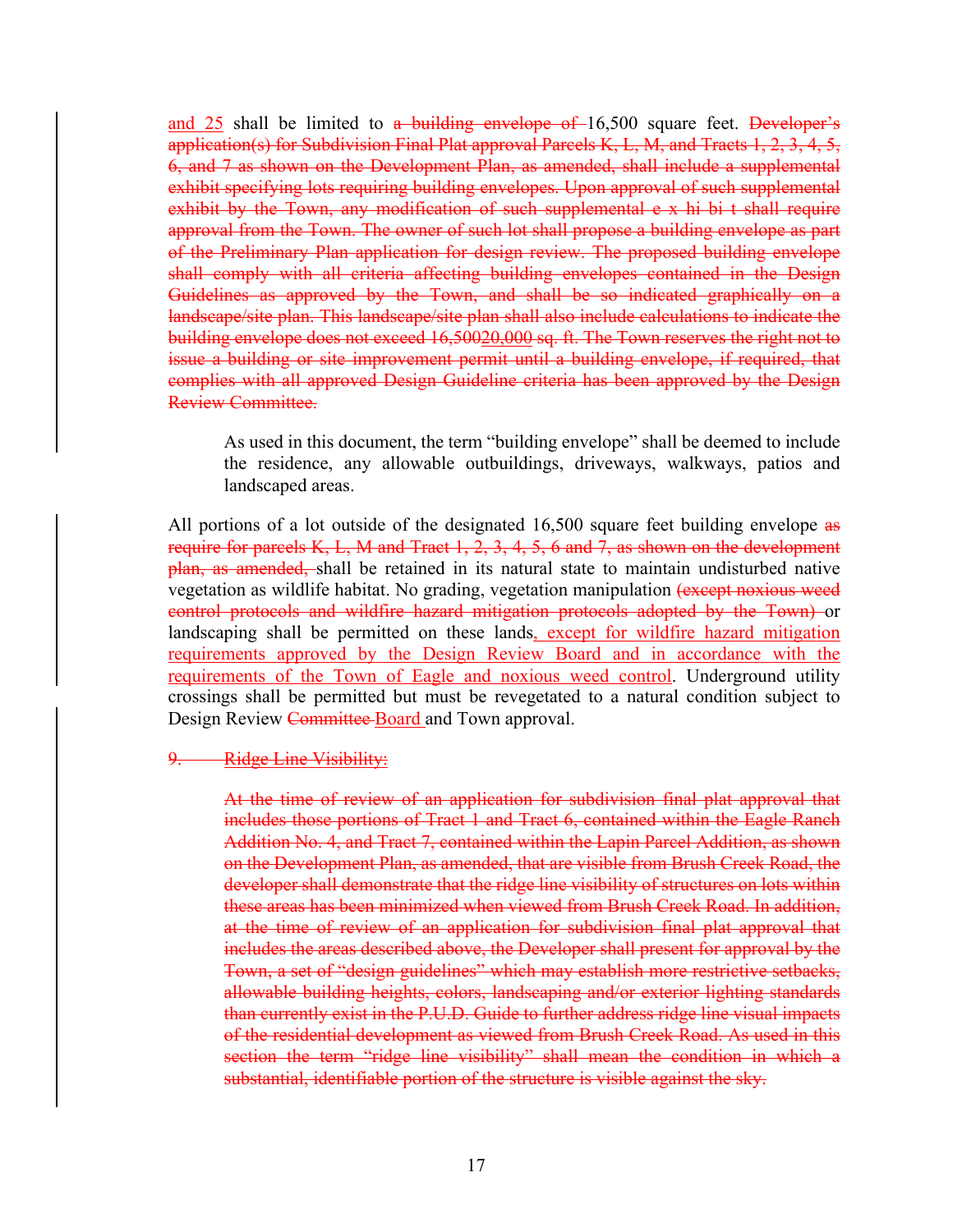# **3CD. Recreation Open Space District- Parcels OS6, OS7**

#### 1. Purpose:

To provide sites for park and recreation facilities, open space, water storage and drainage improvements, landscape  $\frac{1}{2}$  m pr  $\sigma$  ve m e nt s, s t r e a mimprovements, stream corridors and recreation trails.

2. Lots and parcels included:

Tract OS6, Eagle Ranch Filing 1

Tract OS7, Eagle Ranch Filing 1

## 23. Uses by Right:

- a) Indoor and outdoor recreation and entertainment facilities.
- b) Parks and picnic facilities.
- c) Community Center.
- d) Cultural and educational buildings and activities.
- e) Concessions, food and beverage service.
- f) Special events (subject to a special event permit from the Town).
- g) Public Administration building.
- h) Administration / Maintenance facilities.
- i) Equestrian, pedestrian and bicycle trails.
- j) Landscape improvements.
- k) Lakes, ponds, reservoirs and irrigation ditches.
- l) Temporary construction / administration office and sales center.
- m) Agricultural uses.
- n) Public or private roads and utilities including bridges, utility improvements, lines and mains, facilities, services and buildings.
- o) Additional uses determined to be similar to uses by right listed in this sectionabove.

#### p) Gravel borrow pit.

#### 34. Minimum Building Setback Requirements:

There shall be a 25' building setback from all lot lines that front public roads. From other lot lines there shall be no minimum except must be sufficient to accommodate utilities, drainage, access, fire and building code regulations.

There shall also be a 50' building setback from minor streams and a 100' building setback from Brush Creek.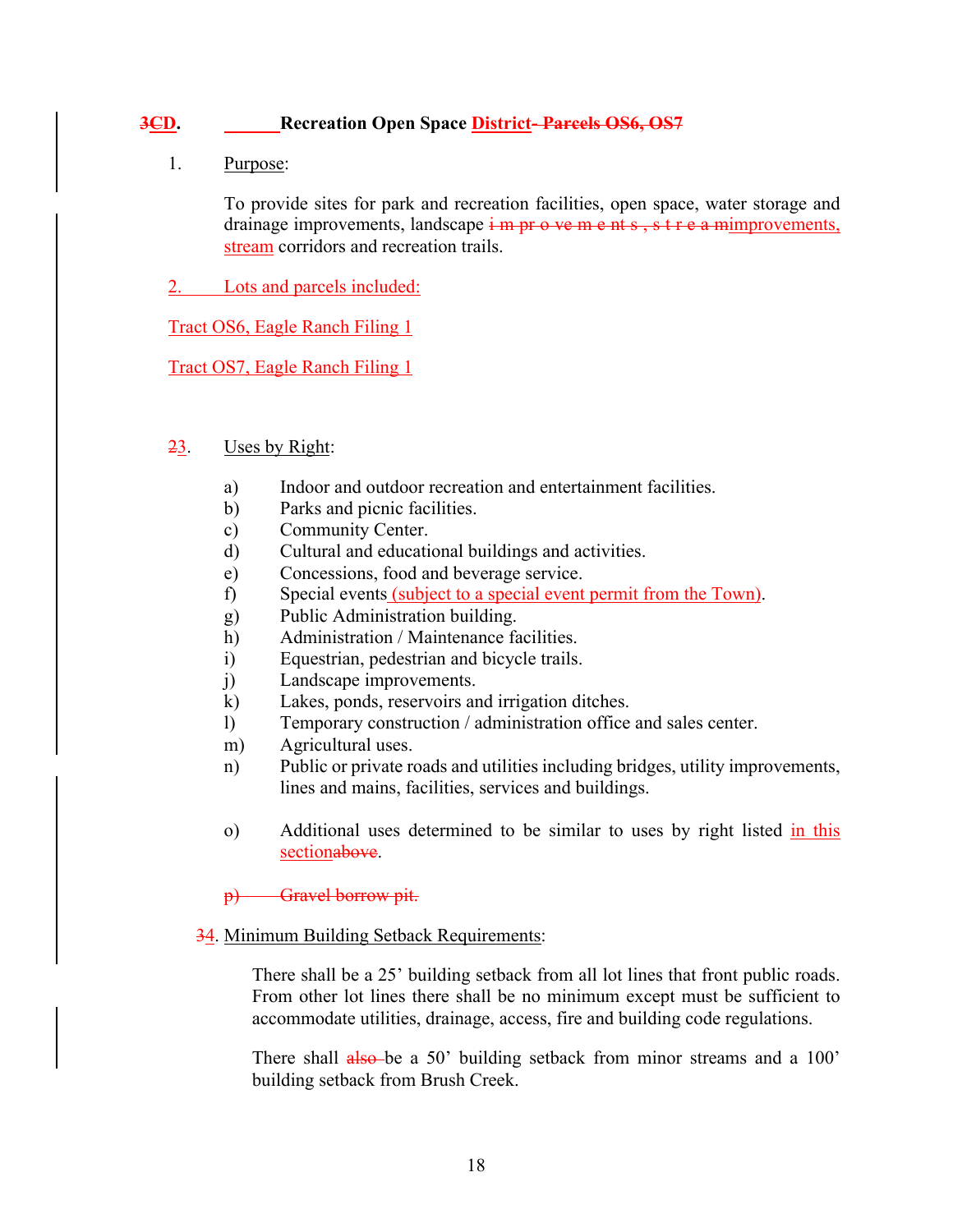#### 45. Maximum Building Height:

35 Feet. Non-habitable architectural features such as chimneys, towers, steeples and similar features shall be excluded from the calculation of building height.

56. Density Allowance:

N/A.

67. Maximum Site Coverage:

 $N/A$ .

## **DE4. Natural Open Space District- Parcels OS1, OS2, OS3, OS4, OS5, OS8, and Tracts OS-A, OS-B, OS-C, OS-D, OS-E, OS-F, OS-G.**

1. Purpose:

To provide sites for natural open space, trails and park facilities, water storage and drainage improvements and landscape improvements.

2. Lots and parcels included: (need to generate list of all open space parcels, tracts)

Parcel A, Block 1, Eagle Ranch Filing 1

Parcel B, Block 1, Eagle Ranch Filing 1

Parcel C, Block 2, Eagle Ranch Filing 1

Parcel D, Block 2, Eagle Ranch Filing 1

Tract OS9, Eagle Ranch Filing 2

Tract OS10, Eagle Ranch Filing 2

Tract OS1, Eagle Ranch Filing 3

Tract OS3, Eagle Ranch Filing 3

Tract OS5, Eagle Ranch Filing 3

Tract OS-11, Eagle Ranch Filing 3

Tract U, Eagle Ranch Filing 3

Parcel A, Block 3, Eagle Ranch Filing 3

Parcel B, Block 3, Eagle Ranch Filing 3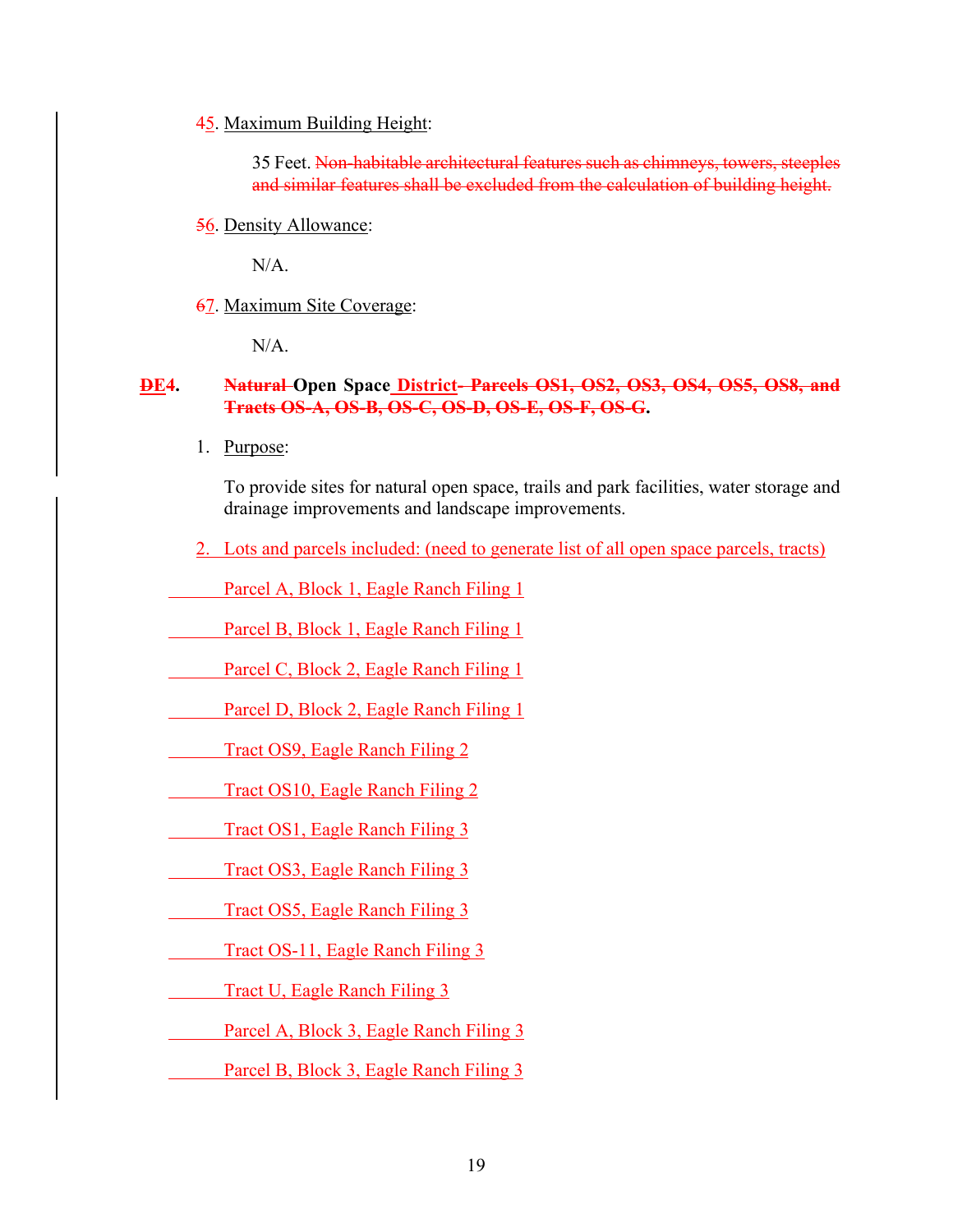Tract OS20, Eagle Ranch Filing 8

Tract OS21, Eagle Ranch Filing 8

Tract OS22, Eagle Ranch Filing 8

Tract OS23, Eagle Ranch Filing 8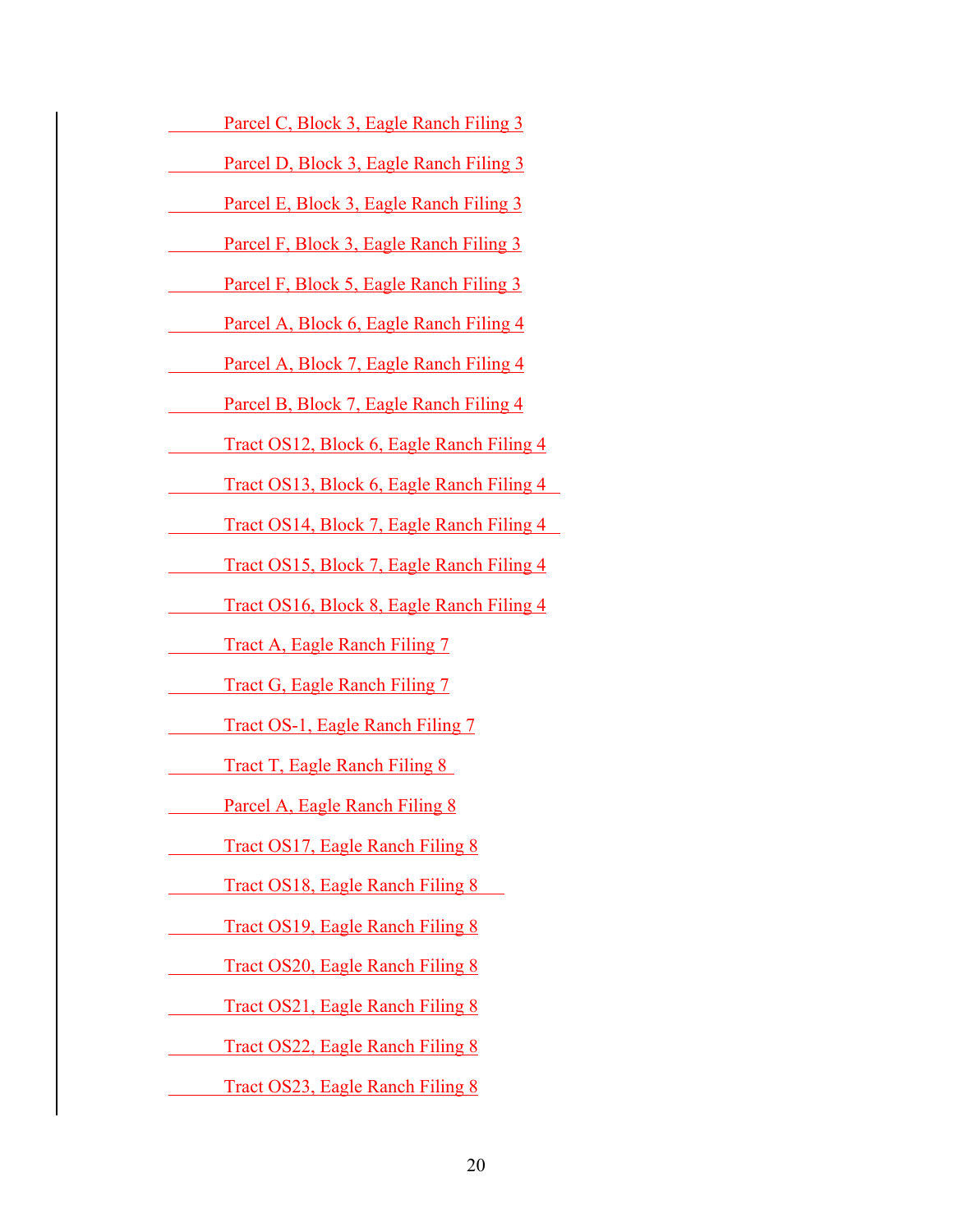- Tract OS4, Eagle Ranch Filing 14
- Tract B, Eagle Ranch Filing 14
- Tract OS-A, Eagle Ranch Filing 15
	- Tract OS-B, Eagle Ranch Filing 15
- Tract OS-C, Eagle Ranch Filing 15
- Tract OS-D, Eagle Ranch Filing 15
	- Tract OS-E, Eagle Ranch Filing 15
	- Tract C1, Eagle Ranch Filing 16
	- Tract C2, Eagle Ranch Filing 16
	- Tract OS-C1, Eagle Ranch Filing 16
- Tract OS-C2, Eagle Ranch Filing 16
- Tract G1, Eagle Ranch Filing 17
- Tract G2, Eagle Ranch Filing 17
- Tract G3, Eagle Ranch Filing 17
	- Tract G4, Eagle Ranch Filing 17
		- OSG-1, Eagle Ranch Filing 17
- OSG-2, Eagle Ranch Filing 17
- Tract OS-D1, Eagle Ranch Filing 18
- Tract OS-N1, Eagle Ranch Filing 21
- Tract OS-N2, Eagle Ranch Filing 21
- Tract OS-N3, Eagle Ranch Filing 21
- Tract OS-N4, Eagle Ranch Filing 21
- Tract OS-N6, Eagle Ranch Filing 21
- Tract OS-N7, Eagle Ranch Filing 21
	- Tract OS-N8, Eagle Ranch Filing 21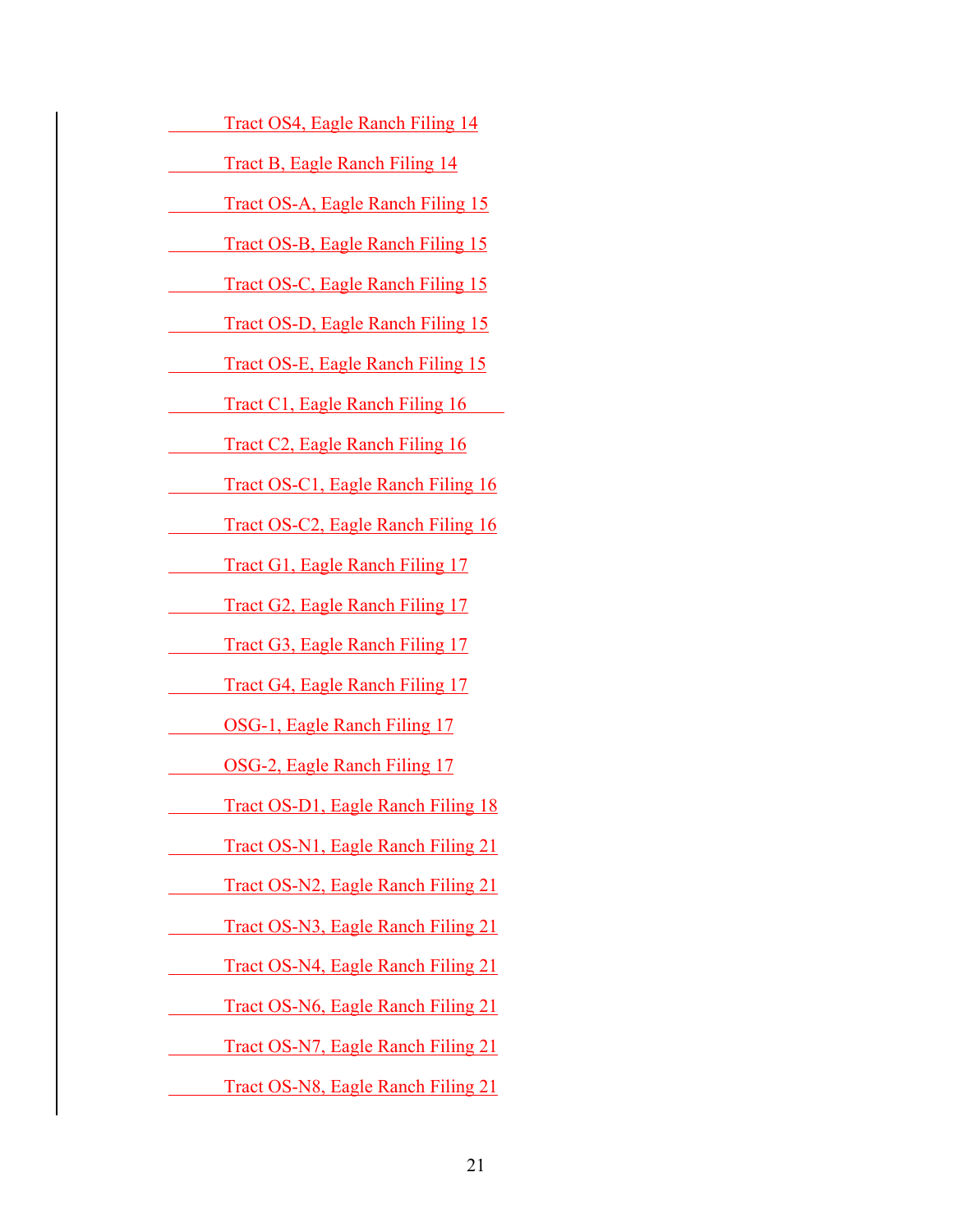- Tract OS-M1, Eagle Ranch Filing 22
- Tract OS-M3, Eagle Ranch Filing 22
- Tract OS-M4, Eagle Ranch Filing 22
- Tract OS-M5, Eagle Ranch Filing 22
- Parcel OS1, Eagle Ranch Filing 23
- Parcel OS2, Eagle Ranch Filing 23
	- Parcel OS3, Eagle Ranch Filing 23
	- Parcel OS4, Eagle Ranch Filing 23
	- Parcel OS5, Eagle Ranch Filing 23
	- Parcel OS6, Eagle Ranch Filing 23
- Tract OS-B, Eagle Ranch Filing 24
- Tract OS-C, Eagle Ranch Filing 24
- Tract OS-F, Eagle Ranch Filing 25
	- Tract OS-G, Eagle Ranch Filing 25
		- Tract OS-I, Eagle Ranch Filing 25
		- Tract OS-J, Eagle Ranch Filing 25
		- Tract A, Eagle Ranch Filing 26
	- 23. Uses by Right:
		- a) Equestrian, pedestrian and bicycle trails.
		- b) Landscape improvements.
		- c) Lakes, ponds, reservoirs and irrigation ditches.
		- d) Park and picnic facilities.
		- e) Public or private roads, trailhead parking and utilities including bridges, utility improvements, lines and mains, facilities, services and buildings.
		- f) Agricultural uses.

g) Gravel borrow pit.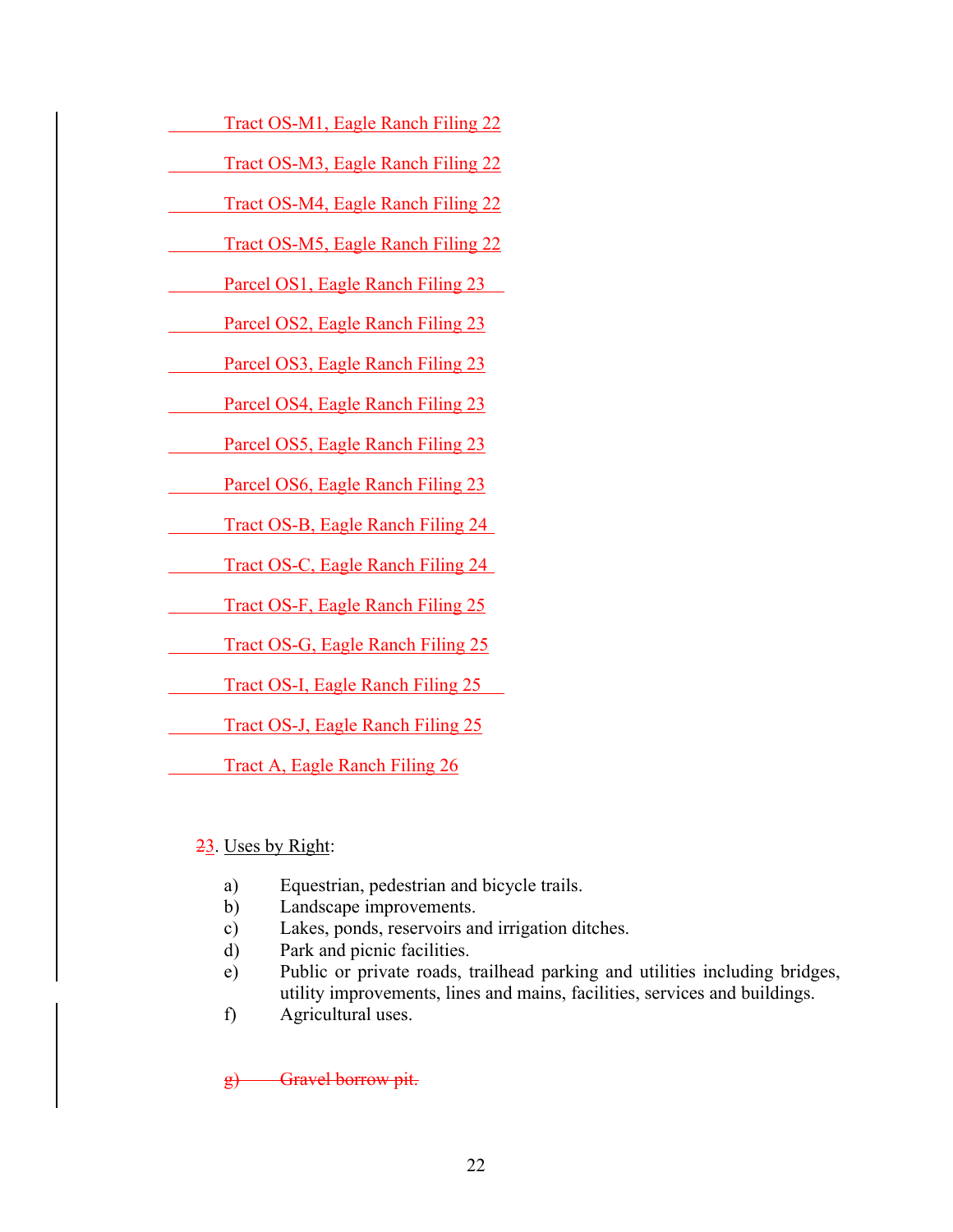34. Minimum Building Setback Requirements:

 $N/A$ 

45. Maximum Building Height:

N/A

56. Density Allowance:

 $N/A$ 

67. Maximum Site Coverage:

N/A

#### **5EF. Golf Course District – Parcels GC1, GC2, GC3, GC4.**

1. Purpose:

To provide sites for golf course and related improvements.

- 2. Lots and parcels included:
- Tract GC1, Eagle Ranch Filing 1

Tract GC2, Eagle Ranch Filing 1

Tract GC3, Eagle Ranch Filing 1

Tract GC4, Eagle Ranch Filing 1

Tract GC5, Eagle Ranch Filing 3

Tract GC6, Eagle Ranch Filing 3

- Tract GC7, Block 6, Eagle Ranch Filing 4
- Tract GC8, Block 6, Eagle Ranch Filing 4
- Tract GC9, Block 6, Eagle Ranch Filing 4
- Tract GC10, Block 8, Eagle Ranch Filing 4

Tract GC11, Eagle Ranch Filing 8

Tract GC1, Eagle Ranch Filing 20

Tract GC8, Block 6, Eagle Ranch Filing 21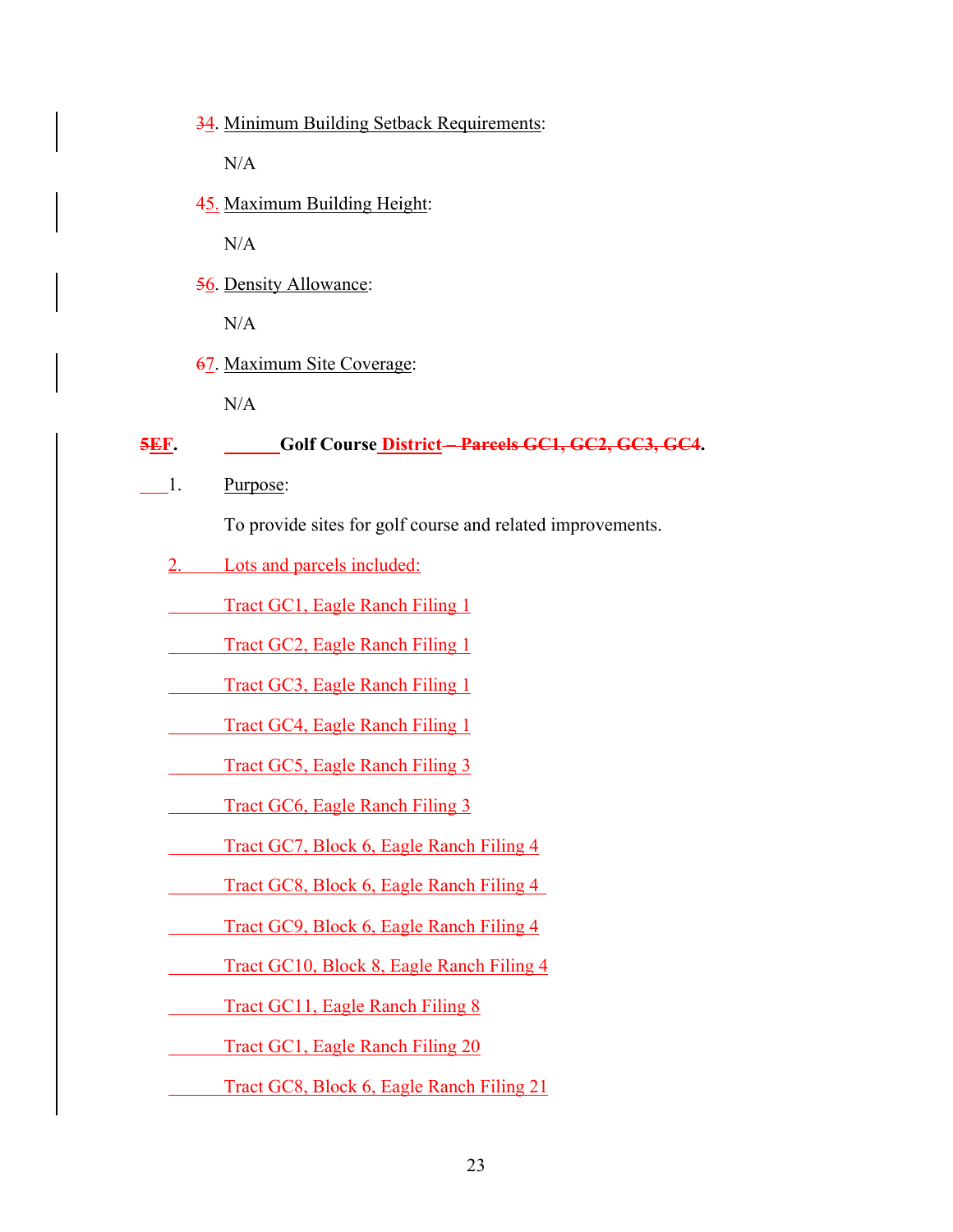## 23. Uses by Right:

- a) Golf Course and related ancillary facilities.
- b) Clubhouse and related ancillary facilities, which may include a real estate office solely for marketing Eagle Ranch and Allen Tract properties. Such office shall not exceed 150 square feet of space within existing clubhouse.
- c) Maintenance Facilities.
- d) Storm shelters.
- e) Concessions.
- f) Public or private roads and utilities including bridges, pedestrian and bicycle trails, utility improvements, lines and mains, facilities, services and buildings.
- g) Day care and elderly care within the clubhouse facilities.
- h) Outdoor electric car charging stations.
- i) Special events (subject to a special event permit from the Town).
- j) Additional uses determined to be similar to uses by right listed in this sectionabove.
- ki) Accessory uses customarily appurtenant to uses by right listed in this sectionabove.

i) Gravel borrow pit.

# 34. Minimum Building Setback Requirements:

There shall be a 25' building setback from all lot lines that front public roads. From other lot lines there shall be no minimum except must be sufficient to accommodate utilities, drainage, access, fire and building code regulations and flood plain of live streams.

45. Maximum Building Height:

35 feet.

# **4. DENSITY CONTROL and WATER RIGHTS DEDICATION**

There is no additional residential density available in Eagle Ranch beyond what has already be subdivided and platted except for 75 dwelling units associated with senior care facilities located in Eagle Ranch Filing 29 and 160 dwelling units allowed in the Neighborhood Center Commercial District. Of the 160 dwelling units allowed in the Neighborhood Center Commercial District, 100 dwellings were created by amendment in 2021 at the request of the Executive Board of the Eagle Ranch Property Owners Association (Executive Board). The Executive Board shall be responsible for dispersing the additional 100 dwelling units within the Neighborhood Center Commercial District subject to rules and regulations that it establishes. Allowable maximum densities for each parcel are set forth within the following density chart; provided however, that any parcel may contain up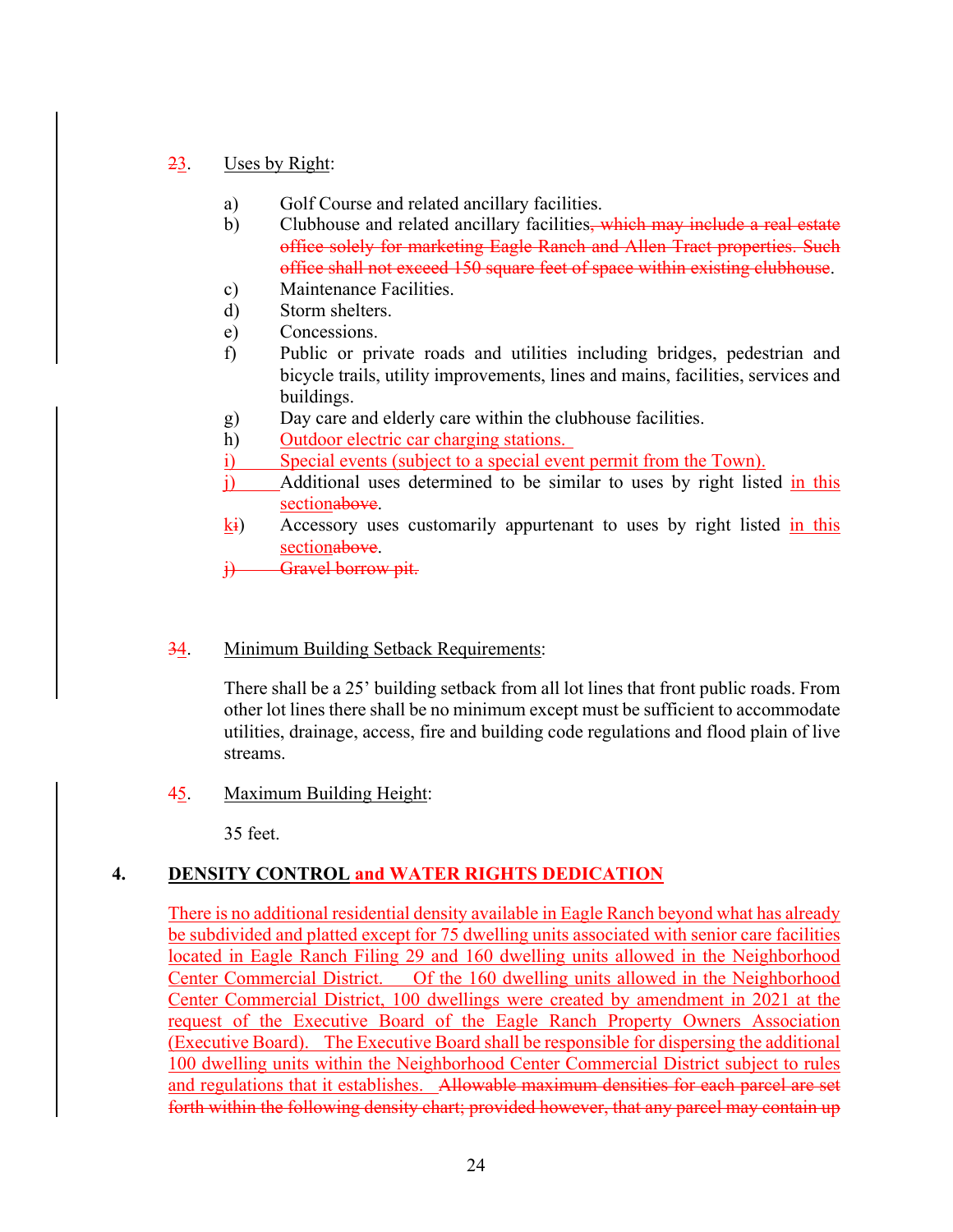to 1.5 times the total number of allowable dwelling units as described below. Any such increase in density of a parcel shall be offset by an equal decrease in density from another parcel. The intent of this provision is to allow flexibility in planning to take into account varying site conditions, market conditions and other design factors.. In no event shall the total number of residential units, including residential units located in live/work units and in mixed use residential/commercial structures, in all planning parcels within the Eagle Ranch PUD combined exceed 1,295 units. Accessory dwelling unitsapartments not exceeding seven hundred (700) square feet appurtenant to owner-occupied single-family dwellings shall not be included in such limitation. The maximum square feet of gross commercial floor area in all planning parcels within the Eagle Ranch PUD shall not exceed 120,000104,800 square feet, with the exception of medical related facilities on Lot 1, Filing 13 which shall not exceed 175,200 gross square feet and senior care uses on Lots 2, 3 and 41 and 2, Filing  $26-29$  which shall not exceed 150,000 gross square feet, subject to the density and floor area conversion found in section B, 3, c.

Water rights dedication for 1,295 dwelling units and 445,200 sq. ft. of commercial floor area previously allowed by the PUD was found to be sufficient. The PUD was amended in 2022 to reduce the commercial floor area by 15,200 sq. ft., but the water rights associated with this decrease in commercial floor area was not eliminated. Any residential development in excess of 1,295 units will be responsible for paying a water rights dedication fee to the Town, prior to the issuance of a building permit, for the number of units being proposed in excess of the 1,295 dwelling unit limitation.

In the Neighborhood Center Commercial District, Aany conversion of a residential unit to a commercial unit, or of a commercial unit to a residential unit, shall *first*-be approved by the Eagle Ranch Design Review Board and subject to review the Town of Eagle Planning **Department. Approval** by the Town subject to shall be granted if such conversion is in conformance with this PUD Guide and any applicable PUD requirements and building codes. However, no conversion shall be approved if such conversion would cause the maximum number of residential units or maximum commercial square footage set forth above to be exceeded. In addition, no conversion of a residential unit to a commercial unit shall be permitted if such unit has been designated an affordable housing unit pursuant to Section 13 of the Eagle Ranch Annexation and Development Agreement, and such conversion would reduce the total number of affordable housing units below the minimum number of required affordable housing units.

The Town of Eagle reserves the right to deny an application to subdivide (condominiumize) existing designated affordable housing units if the effect of such subdivision would reduce the total number of designated affordable non-owner occupied units below the number of such units agreed upon by the Town of Eagle and the developer of the Eagle Ranch PUD, if any, pursuant to Section 13 of the Eagle Ranch Annexation and Development Agreement.

The combination of two or more existing residential units into a lesser number of units shall be allowed. first be approved by the Eagle Ranch Design Review Board and the Town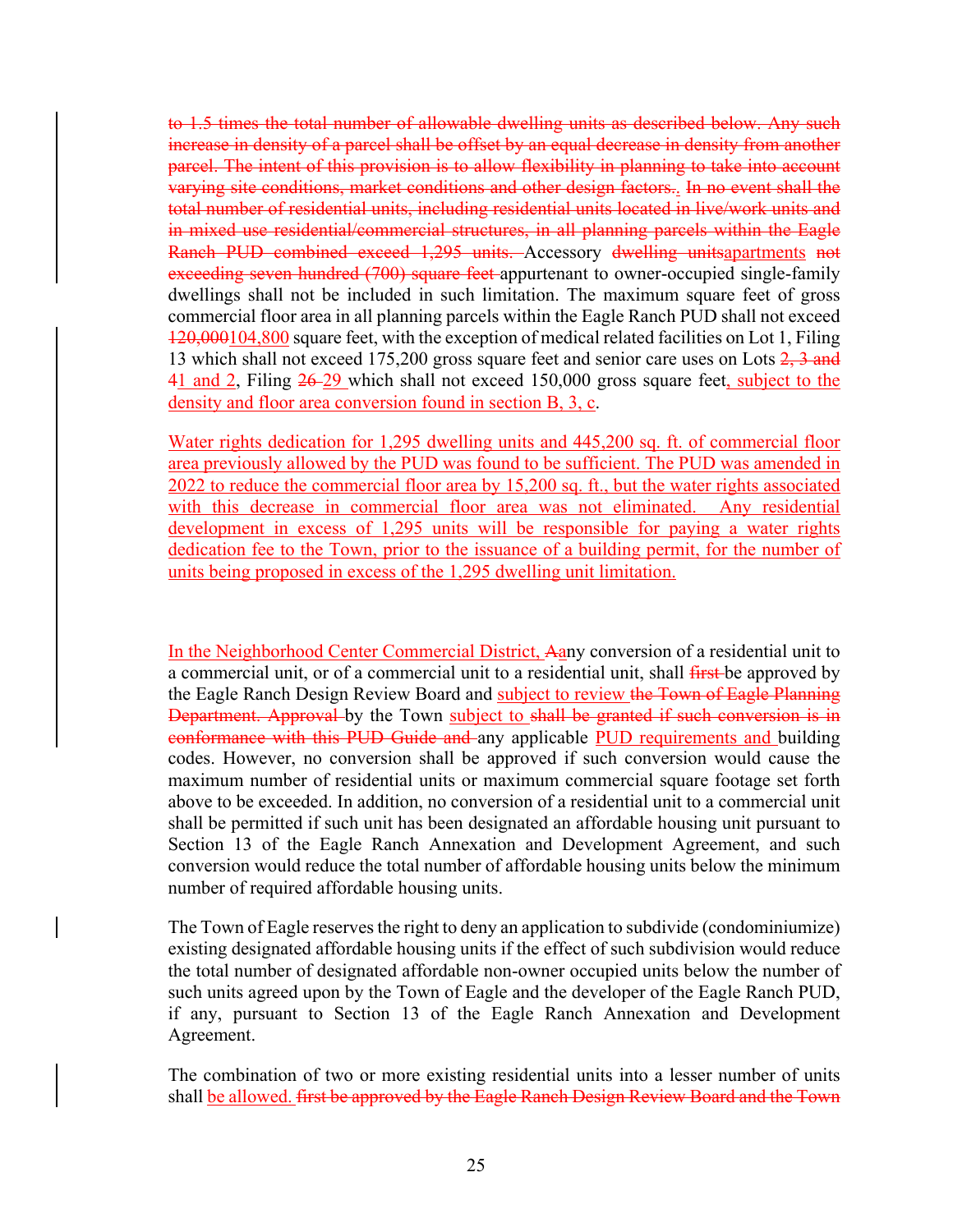of Eagle Planning Department, if any of such units have been designated as an affordable housing unit pursuant to Section 13 of the Eagle Ranch Annexation and Development Agreement. Approval by the Town shall be granted if such combination is in conformance with this PUD Guide and any applicable building codes. However, residential units designated as affordable housing units shall not be combined if such combination would reduce the total number of affordable housing units below the minimum number of required affordable housing units as set forth in Section 13 of the Eagle Ranch Annexation and Development Agreement.

The Eagle Ranch Association (Design Review Board) and the Town of Eagle shall have all remedies available to them at law or in equity to enforce the provisions of this Section.

Accompanying each Final Plat application shall be an inventory of dwelling units that have been approved by previously final plats. The Eagle Ranch Association shall maintain a list of units developed and vacant lots allowing for a dwelling unit in order to understand the status of overall density within Eagle Ranch PUD.

| <b>DADCEI</b>  | $\#$ OF DWEI I INC I INITE       |
|----------------|----------------------------------|
| 17 11 12 17 17 | <u> TEVISIAN ERRITH A VINTER</u> |

|                                                                                                                                                                                                                                                                                                                     | 95                         |
|---------------------------------------------------------------------------------------------------------------------------------------------------------------------------------------------------------------------------------------------------------------------------------------------------------------------|----------------------------|
| $B-$                                                                                                                                                                                                                                                                                                                | 175                        |
| B1                                                                                                                                                                                                                                                                                                                  | 75                         |
| $\mathbf{C}$                                                                                                                                                                                                                                                                                                        | 20                         |
| $\mathbf{D}$                                                                                                                                                                                                                                                                                                        | $-150$                     |
| <b>P</b> 2008 2009                                                                                                                                                                                                                                                                                                  | $-28$                      |
| $F \t 103$                                                                                                                                                                                                                                                                                                          |                            |
| $\overline{G}$                                                                                                                                                                                                                                                                                                      | $-28$                      |
| $H$ and the set of $H$                                                                                                                                                                                                                                                                                              | $-63$                      |
| $\frac{1}{2}$                                                                                                                                                                                                                                                                                                       | $-18$                      |
| $J$ and $J$ and $J$                                                                                                                                                                                                                                                                                                 | 24                         |
| $K$ and $K$                                                                                                                                                                                                                                                                                                         | $-46$                      |
| $\mathbf{L}$                                                                                                                                                                                                                                                                                                        | $-63$                      |
| M 44                                                                                                                                                                                                                                                                                                                |                            |
| N 25                                                                                                                                                                                                                                                                                                                |                            |
| $\theta$                                                                                                                                                                                                                                                                                                            | 32                         |
|                                                                                                                                                                                                                                                                                                                     |                            |
| P1                                                                                                                                                                                                                                                                                                                  | 45                         |
| $\overline{\mathbf{Q}}$                                                                                                                                                                                                                                                                                             | $-11$                      |
| R                                                                                                                                                                                                                                                                                                                   | 34                         |
| $\mathbf S$                                                                                                                                                                                                                                                                                                         | $\overline{\phantom{0}36}$ |
| $\frac{1}{2}$ $\frac{1}{2}$ $\frac{1}{2}$ $\frac{1}{2}$ $\frac{1}{2}$ $\frac{1}{2}$ $\frac{1}{2}$ $\frac{1}{2}$ $\frac{1}{2}$ $\frac{1}{2}$ $\frac{1}{2}$ $\frac{1}{2}$ $\frac{1}{2}$ $\frac{1}{2}$ $\frac{1}{2}$ $\frac{1}{2}$ $\frac{1}{2}$ $\frac{1}{2}$ $\frac{1}{2}$ $\frac{1}{2}$ $\frac{1}{2}$ $\frac{1}{2}$ | 6                          |
| $\frac{1}{2}$                                                                                                                                                                                                                                                                                                       | <del>25</del>              |
| $\overline{\mathbf{3}}$                                                                                                                                                                                                                                                                                             | $\rightarrow$              |
| $\sqrt{ }$                                                                                                                                                                                                                                                                                                          | $\mathbf 3$                |
| $\sim$                                                                                                                                                                                                                                                                                                              | $\overline{18}$            |
|                                                                                                                                                                                                                                                                                                                     |                            |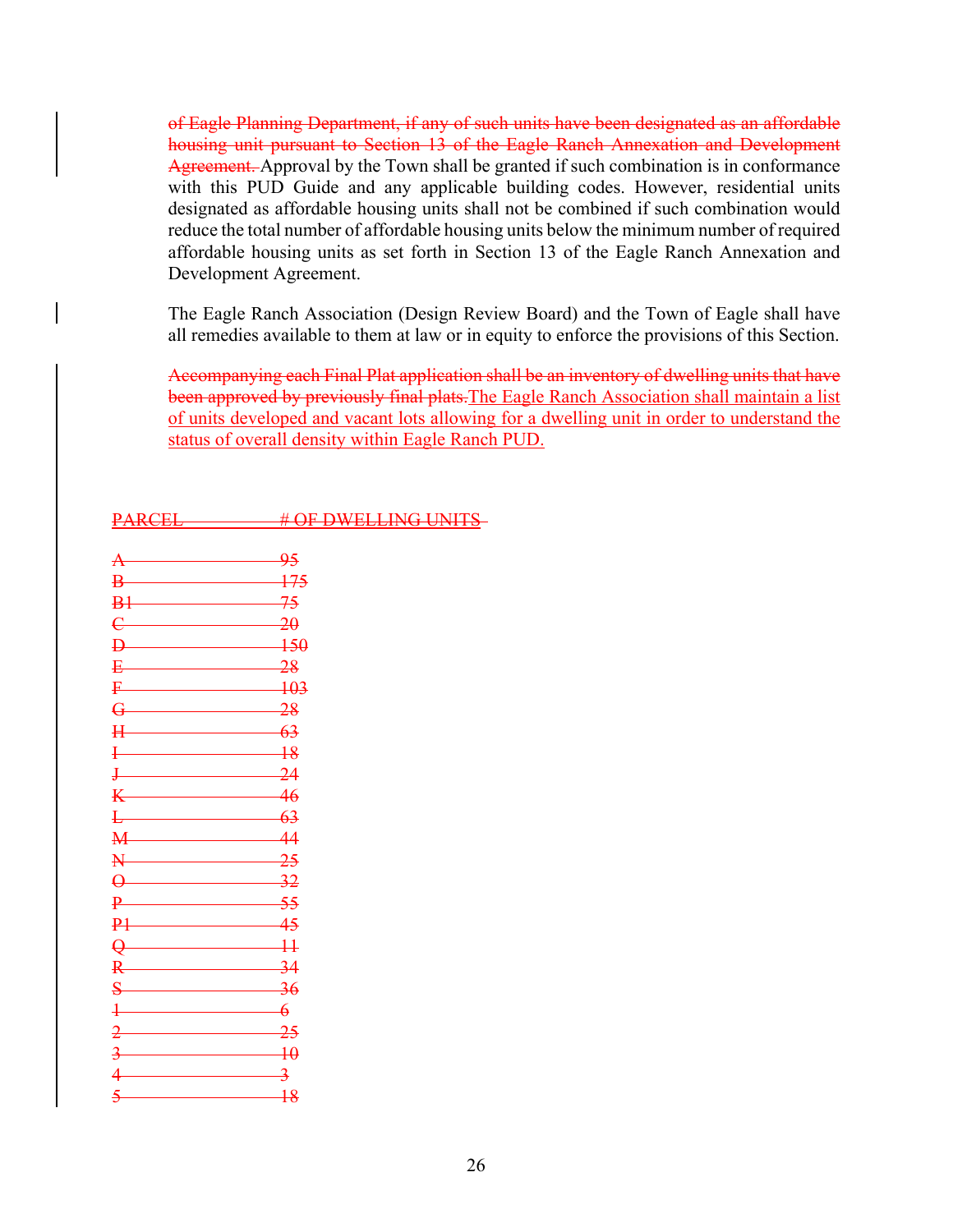| __ |
|----|
| -  |
|    |

# **TOTAL 1,295**

# **5. PARKING RULES AND REQUIREMENTS**

# **Parking Requirements**

All uses within Eagle Ranch will be subject to the parking standards found belowef the Town of Eagle Zoning Regulations. Uses not specified shall be regulated by the Town Code. In the Neighborhood Center Commercial District there are where shared parking facilities within existing parking lots owned by one of the community associations and onstreet parking. The parking rates indicated below more closely align with a shared parking arrangement which takes into consideration hours of operation and parking characteristics of commercial and residential uses within the commercial area. exist and are available for use, there shall be no parking requirement for theaters or churches. With the exception of the parking spaces on Sylvan Lake Road all on-street parking spaces may be counted toward fulfilling commercial and residential parking requirements. As of January 1, 2021, there are 164 available on-street parking spaces. Each single-family residence shall have a minimum of two onsite parking spaces. Any accessory dwelling associated with an owner occupied single family residence shall have one dedicated onsite parking space.

| Use                             | <b>Number of Spaces</b>                                                                                                                     |
|---------------------------------|---------------------------------------------------------------------------------------------------------------------------------------------|
| <b>Single Family or Duplex</b>  | 2 spaces per dwelling unit                                                                                                                  |
| <b>Accessory Apartment</b>      | <u>l</u> space                                                                                                                              |
| <b>Multiple-Family Dwelling</b> | 1.5 spaces per dwelling unit with 1 bedroom<br>2 spaces per dwelling unit with 2 or 3 bedrooms                                              |
| <b>Accommodation or Lodging</b> | 0.5 spaces per separate unit                                                                                                                |
| <b>Bed and Breakfast</b>        | 1 space per guest room plus 2 spaces for dwelling unit                                                                                      |
| Church                          | 1 space per 5 seats or 1 per 100 sq. ft. of floor area used or<br>designed for public use<br>No parking required in the Neighborhood Center |
| Grocery or liquor store         | $1$ space per 411 sq. ft.                                                                                                                   |

Eagle Ranch Parking Requirements are provided in the table below: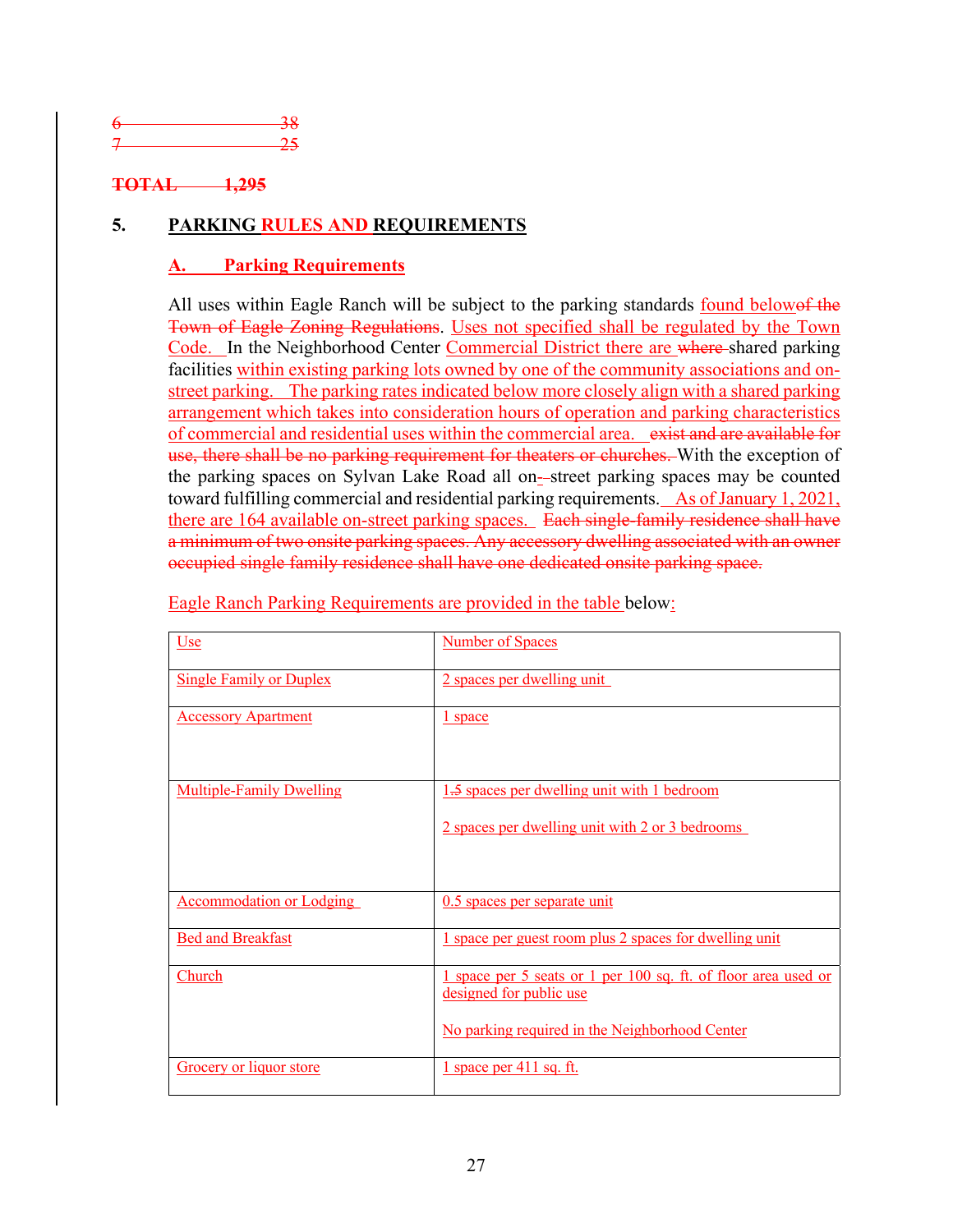| <b>Nursing Home</b>                                                                                                          | 1 space per 4 patient beds, plus 1 per 3 full-time employees<br>plus 1 per part time or full-time staff doctor                             |
|------------------------------------------------------------------------------------------------------------------------------|--------------------------------------------------------------------------------------------------------------------------------------------|
| <b>Senior Housing</b>                                                                                                        | 1 space per unit                                                                                                                           |
| Auditorium, assembly hall, gymnasium,<br>skating rink, theater, library, convention<br>hall, exhibition hall, sports arenas, | 1 space per 4 seats or 1 space per 100 sq. ft. of floor area<br>designed or used by the public, whichever is less                          |
| funeral home and other places of public<br>assembly                                                                          | No parking is required for a theater located in the<br>Neighborhood Center Commercial District                                             |
| Office uses, all                                                                                                             | 1 space per 300 sq. ft. of net floor area                                                                                                  |
| Retail                                                                                                                       | 1 space per 300 sq. ft. of net floor area                                                                                                  |
| Restaurant or bar                                                                                                            | 1 space for 65 sq. ft. of indoor seating area                                                                                              |
|                                                                                                                              | No parking is required for outdoor seating areas                                                                                           |
| Drive-in or drive-through restaurant<br>without indoor eating area for the public                                            | 3 spaces per 100 sq. ft. of net floor area                                                                                                 |
|                                                                                                                              |                                                                                                                                            |
|                                                                                                                              |                                                                                                                                            |
|                                                                                                                              |                                                                                                                                            |
|                                                                                                                              |                                                                                                                                            |
|                                                                                                                              |                                                                                                                                            |
| Gasoline station                                                                                                             | 1 space per 100 sq. ft. of retail or office floor area, plus stacking<br>spaces in accordance with Subsection $(L)(2)(a)$ of this section. |
| Vehiele repair or maintenance facility                                                                                       | 1 space per 100 sq. ft. of retail or office floor area, plus three<br>per service bay                                                      |
|                                                                                                                              |                                                                                                                                            |
|                                                                                                                              |                                                                                                                                            |
|                                                                                                                              |                                                                                                                                            |
|                                                                                                                              |                                                                                                                                            |

**B. Parking Rules**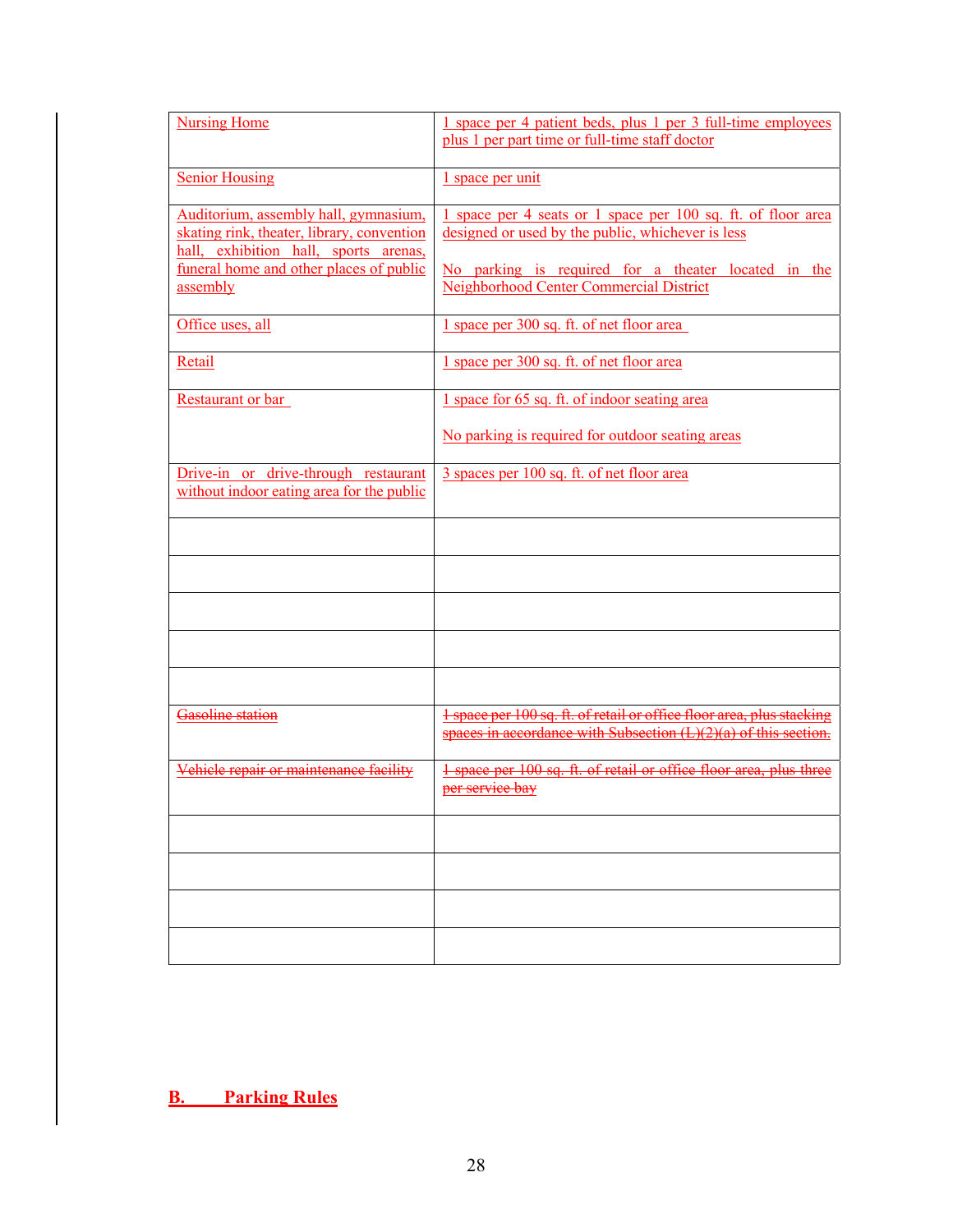The Eagle Ranch Association and any sub-homeowner associations may adopt covenants and/or rules and regulations that are stricter than the ordinances of Town of Eagle related to parking of vehicles and trailers and storage of equipment, without limitation.

# **C. Parking Lot Design**

Due to the unique characteristics of parking in the Neighborhood Center Commercial District and to maximize parking availability, there is no requirement for internal landscaping of parking lots in the Neighborhood Center Commercial District.

# **6. DESIGN REVIEW**

Design guidelines shall behave been adopted prepared which will establish architectural and building material standards, landscape design, urban design, site design standards and a design review process for development within Eagle Ranch. These guidelines, and any subsequent major revisions to the guidelines, shall be subject to the review and approval of the Town of Eagle. In the event that the Eagle Ranch Design Review Board ceases to fulfill its duties as described in the guidelines the Town of Eagle may assume the role of the Design Review Board.

# **7. SIGNS**

Sign regulations shall be prepared for the Preliminary Plan and PUD Development Plan level of review which will establish standards for the number, type, size, location, design and other considerations related to the display of signs within Eagle Ranch.and requirements are included in design guidelines adopted by the Design Review Board.

# **8. DOGS AND PET CONTROL**

Each dwelling unit will be permitted to house up to two dogs and offspring up to three months old. Residents will be prohibited from harboring dogs on their property unless they have adequate facilities (i.e., animals kept in residence, a fenced yard, dog run, or kennel) to contain the animals. Enclosed runs must be located immediately adjacent to the home, within the lot's building envelope if an envelope is required, and shall not exceed 1,000 square feet. If facilities are inadequate to contain the  $\log(s)$ , the animals will be immediately removed from the subdivision until adequate structures can be built.

At no time are dogs to be allowed to run freely. Eagle Ranch shall be subject to any and all leash laws and other pet regulations as adopted by the Town of Eagle. Stray Dogs may also be controlled by the County and CDOW. Homeowners not in compliance with these dog restrictions will be responsible for any and all costs incurred by the Town, County, and/or CDOW for enforcing these provisions.

# **9. AMENDMENTS TO THE EAGLE RANCH PUD GUIDE, PUD DEVELOPMENT**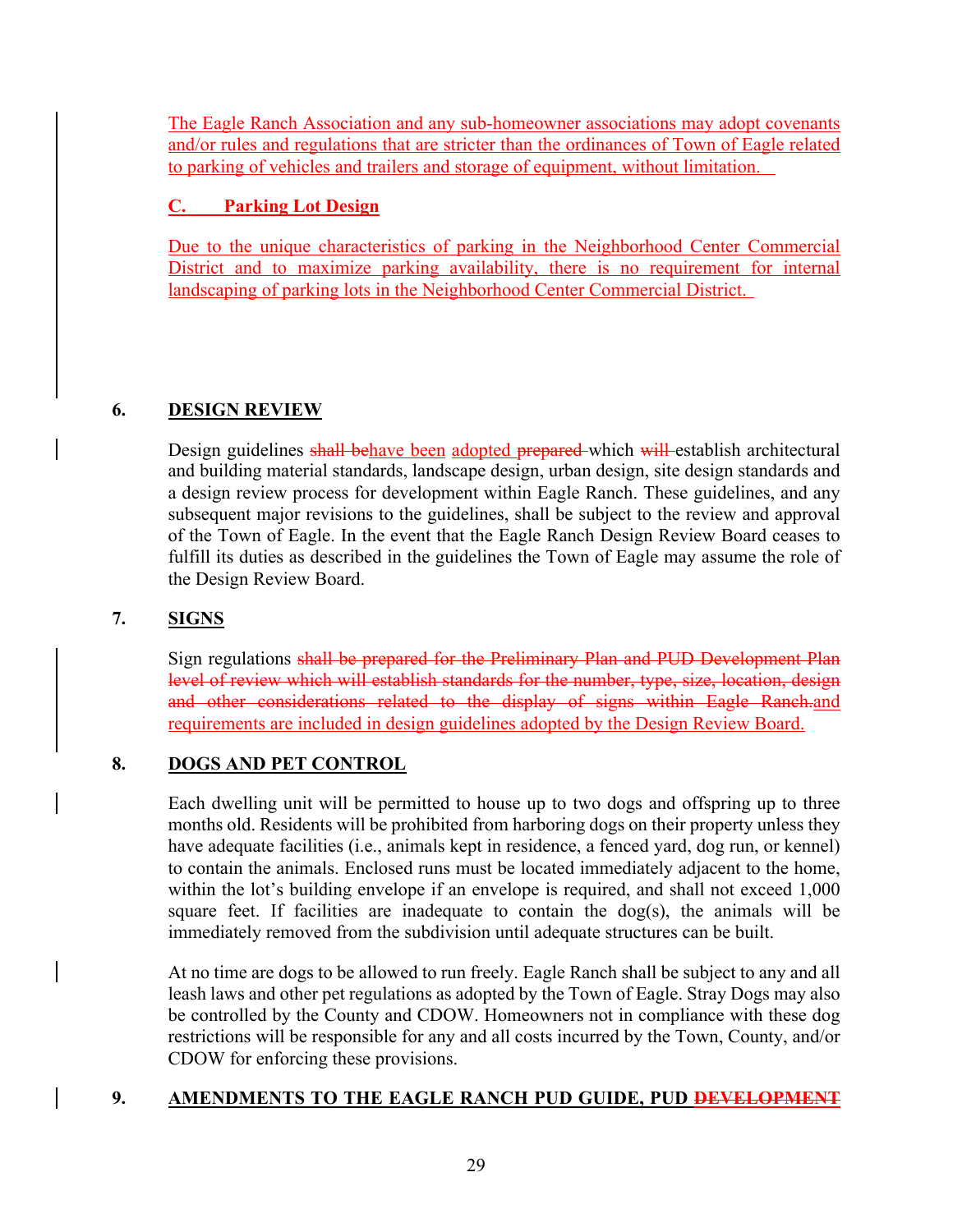## **ZONING PLAN AND SUBDIVISION PLANS**

It is anticipated that modifications or amendments to this PUD Guide, the PUD **Development-Zoning Plan, and Subdivision Plans will be necessary from time to time as** Eagle Ranch progresses. This PUD Guide provides for two types of modifications or amendments: minor and major.

## **A1. Minor Modifications**

Minor modifications are those changes which will not alter the original project concept but which may result in minor changes in the design of Eagle Ranch. Minor modifications include, but are not limited to internal road alignment alterations, minor adjustments to Planning Parcel boundaries, building envelope changes, modification of the text of the PUD Guide, and additions of land uses not previously listed but determined to be similar to listed uses. Minor adjustments to Planning Parcel or subdivision plat boundaries shall be defined as:

Change in land use of a parcel of property not to exceed 20,000 square feet to conform to the land use of property immediately adjacent to it, provided however, that the provisions of this article shall not apply to property adjacent to any parcel of property the land use of which has previously been changed pursuant to the provisions of this article. Minor modification shall also include any decrease in size of a Neighborhood Center Commercial District or Residential parcel that is offset by an equal increase in an open space parcel.

Minor modifications may be authorized by the Town of Eagle Zoning Administrator upon written request finding that the proposed modification does not significantly alter the basic intent of the Planning Parcels, does not result in incompatible uses, and does not result in substantial adverse impacts among uses within the PUD. The Zoning Administrator shall act upon any minor modification request within 30 days of such a request. Any decision by the Zoning Administrator may be appealed in writing to the Eagle Board of Trustees within 30 days of such decision.

# **B2. Major Modifications**

Major modifications are those changes not considered to be minor modifications and are changes that could alter the character or land use of a portion of the project. Major modifications shall include:

- 1) Any increase in the total amount of commercial space or the total number of residential units.
- 2) Any change in land use designation of any parcels within the PUD, except as provided above.
- 3) Any addition of land into the PUD.

Major modifications shall be under the authority of the Eagle Board of Trustees.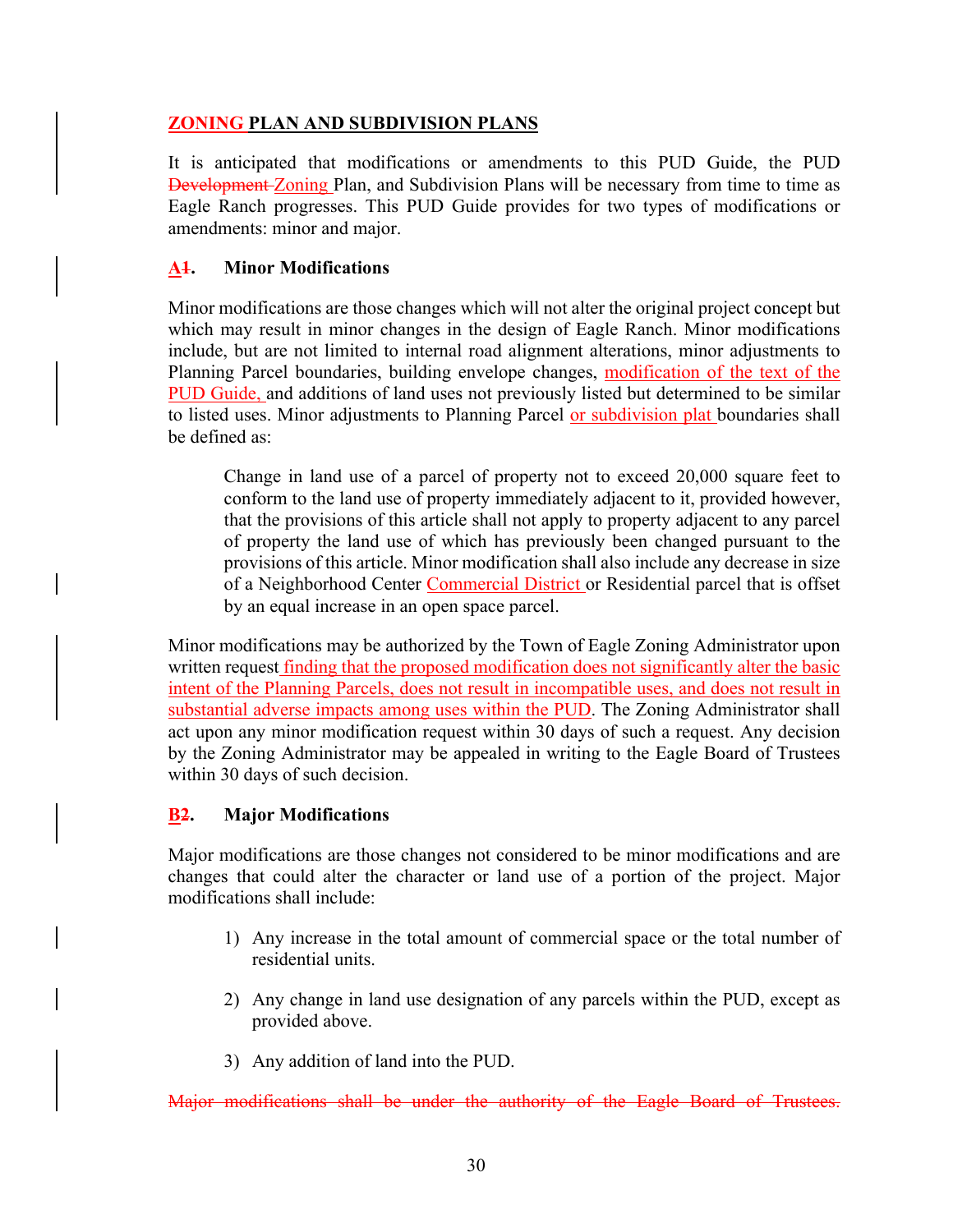Applications for major modifications shall be reviewed in accordance with the Town Code. heard in public hearing by the Board after receiving a recommendation from the Planning and Zoning Commission. The Board shall approve the modification if it is found that the modification is consistent with the efficient development of the entire PUD and does not substantially affect the enjoyment of land abutting the PUD or the public interest.

Approved by the TOWN OF EAGLE, COLORADO, a municipal corporation acting by and through its Board of Trustees Town Council, this \_\_\_\_\_day of \_\_\_\_\_\_\_\_\_\_\_ 20172021.

 $\mathbf{By:}$ 

Anne McKibbinScott Turnipseed, Mayor

ATTEST

Jenny Rakow, Town Clerk